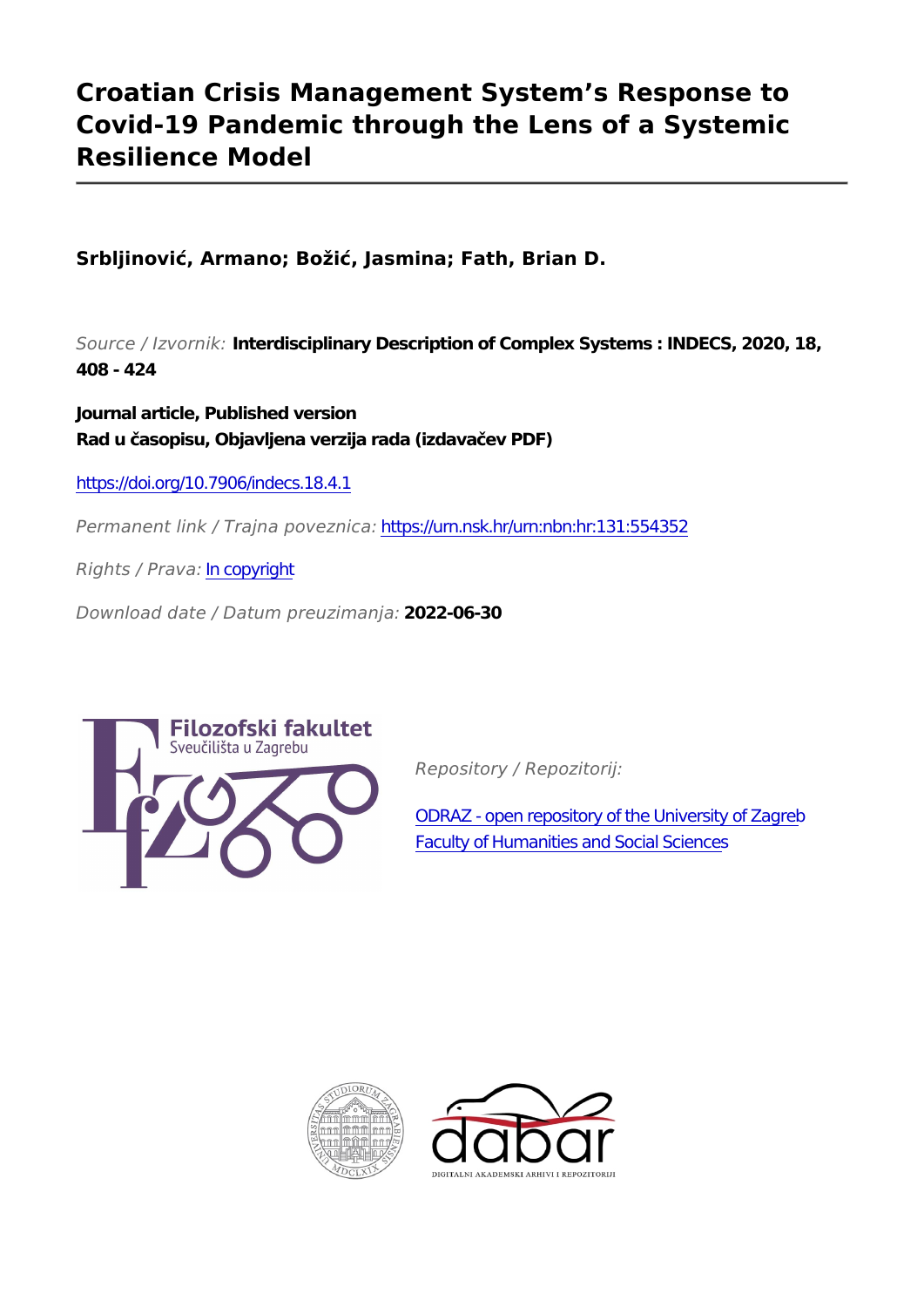# **CROATIAN CRISIS MANAGEMENT SYSTEM'S RESPONSE TO COVID-19 PANDEMIC THROUGH THE LENS OF A SYSTEMIC RESILIENCE MODEL**

**Armano Srbljinović<sup>1</sup> , Jasmina Božić2, \* and Brian D. Fath3, 4**

<sup>1</sup>Zagreb, Croatia

<sup>2</sup> University of Zagreb – Faculty of Humanities and Social Sciences <sup>2</sup>Zagreb, Croatia

<sup>3</sup>Towson University – Department of Biological Sciences Towson, Maryland, The United States of America

4 International Institute for Applied Systems Analysis – Advanced Systems Analysis Program Laxenburg, Austria

DOI: 10.7906/indecs.18.4.1 Regular article

*Received:* 29 July 2020. *Accepted:* 9 September 2020.

# **ABSTRACT**

We analyse the Croatian crisis management system's response to COVID-19 pandemic in terms of Fath, Dean, and Katzmair's [1] model of resilience in social systems. We find that the Croatian crisis management system has successfully completed one cycle of the model. However, if the system is to achieve resilience, it also needs to replace the regime from before the crisis with a new regime that will simultaneously enable a life of relative normalcy and contain an excessive spread of the virus. Strengthening social cohesion and more bottom-up, emergent leadership might facilitate the search for a new regime. Small, local outbreaks represent small**-**scale disturbances that provide opportunities for the development of cohesion and bottom-up leadership from local, county, municipal and city**-**levels to the national level. The model used in this article better conveys the underlying complexity of crisis management systems than "the hammer and the dance" model, whereas the latter is better suited for public communication. Future work should extend this case study in terms of modelling approaches, the sample of countries, and the time covered. It can also be extended to lower, sub-national, as well as higher, supra-national levels, such as the EU.

### **KEY WORDS**

COVID-19 pandemic, crisis management, societal resilience, systemic resilience, the hammer and the dance

### **CLASSIFICATION**

JEL: H12 PACS: 89.60.Gg

\*Corresponding author,  $\eta$ : [jbozic@ffzg.hr;](mailto:jbozic@ffzg.hr) + 385 1 4092 176; University of Zagreb, Faculty of Humanities and Social Sciences, Department of Sociology, I. Lučića 3, HR – 10 000 Zagreb, Croatia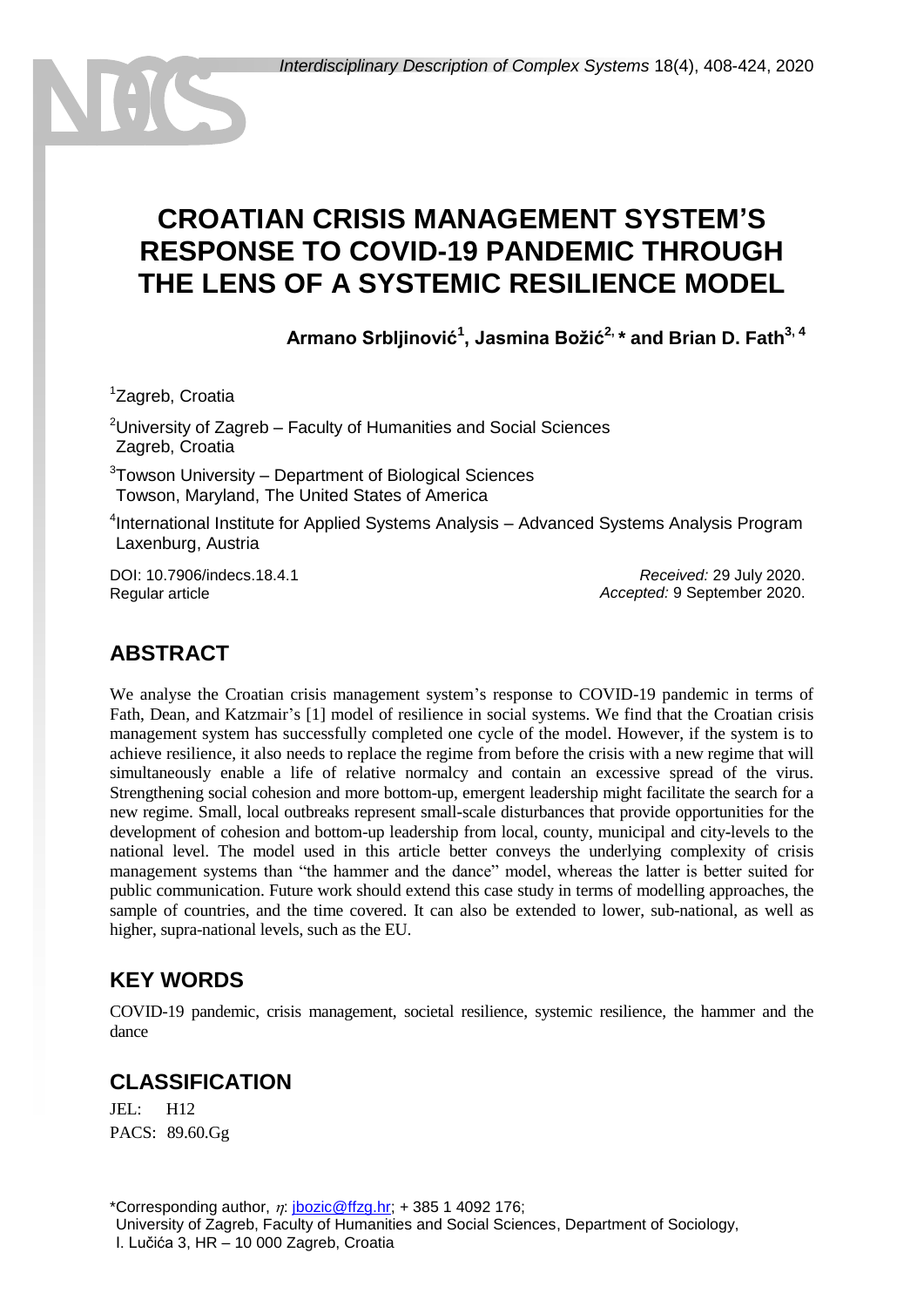## **INTRODUCTION**

Resilience, a concept understood as "the capability of a system to maintain its functions and structure in the face of internal and external change and to degrade gracefully when it must" [2; p.1034], has its roots in ecology [3] and materials science [4]. However, the concept has recently been extended to diverse scientific disciplines, such as behavioural and brain sciences [5], social psychology [6], social work [7], economics [8], sociology [9, 10], political science [11], crisis management and security issues [12-14], among others.

In this article we use a model of resilience in social systems, proposed by Fath, Dean and Katzmair [1], to analyse the Croatian crisis management system's (CCMS's) response to COVID**-**19 pandemic in the first half of 2020. The purpose of the analysis is to look at the CCMS's response through the lens of the model, and use the insights obtained to better understand the system's resilience and see whether it can be further improved.

By the CCMS in this article we mean, in the first place, hierarchical network of civil protection headquarters (CPHs), with the national CPH at the top level, county CPHs at the intermediate level, and municipal and city CPHs at the local level. The Croatian Government tasked the national CPH with coordinating activities related to responding to the COVID**-**19 pandemic in Croatia [15], and the national CPH authorised the lower**-**level CPHs to coordinate activities within their local areas [16]. As the CCMS cannot be separated from the rest of society, the discussion will also occasionally touch on the relations between the CCMS and the wider political, economic, and civil society spheres.

This research effort is a case study which can be extended toward a more comprehensive comparative research framework, as outlined in the concluding section. The main reason why we chose Fath, Dean and Katzmair's model as a tool for analysis is the balance between simplicity and complexity that seems to be just right for an initial case study. In particular, we shall show later that this model is more complex than another often cited model addressing issues related to the COVID**-**19 pandemic – "the hammer and the dance model". Yet, the model we use is simpler than other systemic resilience approaches, such as ecological information**-**based networks and models using statistical evidence of resilience [17]. As noted in the concluding section, we may try some of the more complex models in future research.

The article is structured as follows. In the next section, we briefly describe Fath, Dean and Katzmair's model of systemic resilience. Then we analyse CCMS's response to COVID**-**19 pandemic in terms of the model. We particularly discuss implications of the analysis for resilience of the CCMS, social cohesion, leadership, candidates for the measure of strain on resources in the model, the role of small**-**scale disturbances, and the comparison of Fath, Dean and Katzmair's model with "the hammer and the dance" model. We conclude by recapitulating the main findings, spelling out their policy implications, and outlining possible extensions of our analysis.

# **THE MODEL OF RESILIENCE IN SOCIAL SYSTEMS**

The model of resilience in social systems, described by Fath, Dean and Katzmair [1], is an extension of previous models developed in the field of ecology by Holling [18], and Burkhard, Fath and Müller [19]. The model is based upon the "panarchy approach" [20-22], which conceptualises the resilience of a system as a two**-**dimensional adaptive cycle. Degree of system's institutionalisation, which reflects flexibility or rigidity of the system, is represented by the abscissa, while the system's resources, which reflect the systems adaptive potential for change, are represented by the ordinate [17].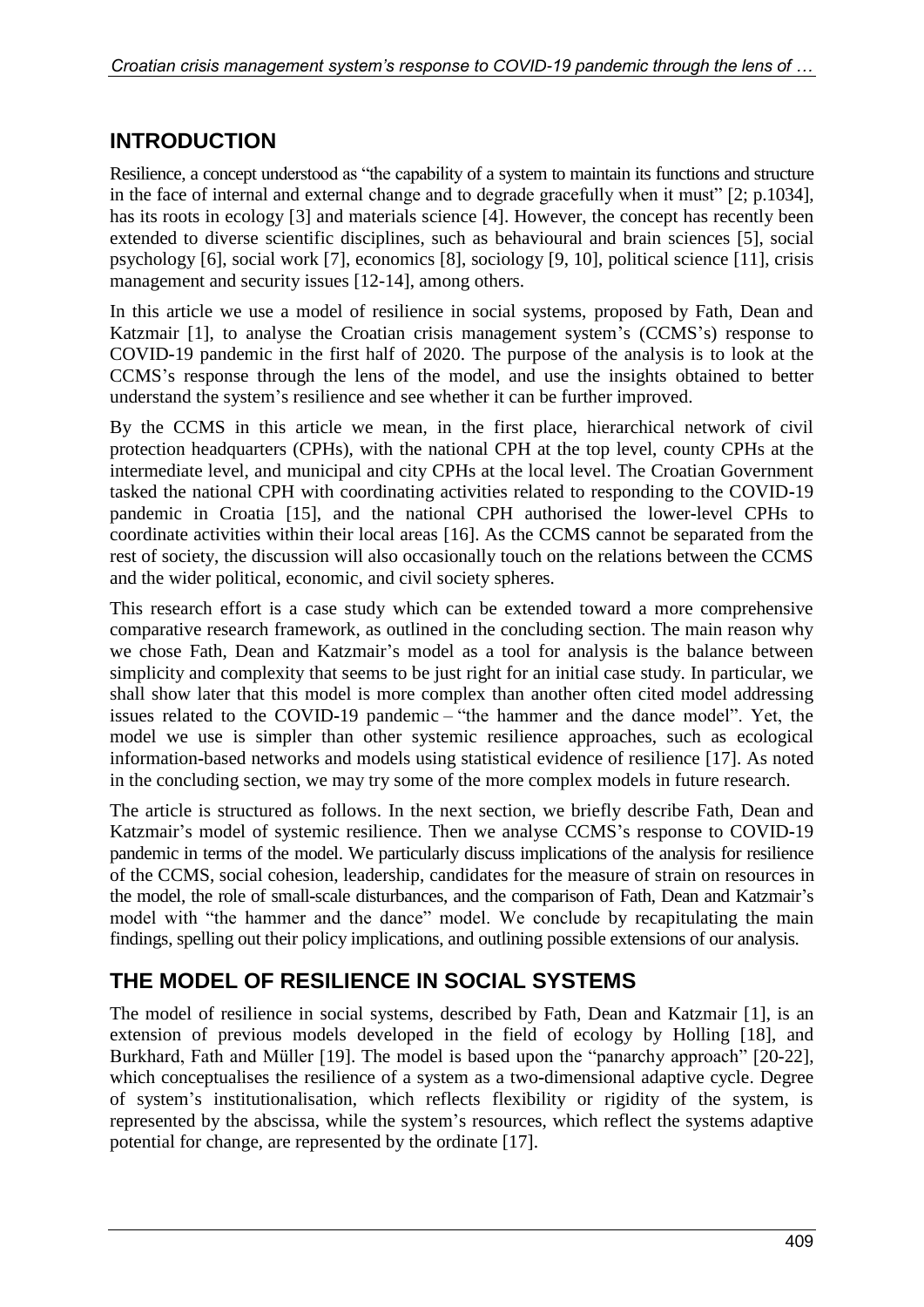The system is imagined to cycle along a trajectory in the shape of a tilted figure "8" (Fig. 1). Each cycle consists of four stages:  $r$  – new beginning and growth;  $K$  – equilibrium, conservation and *status quo ante*; Ω – dissolution and confusion; and α – reorganisation and innovation. The *r-*stage is mainly concerned with the instauration of the new and abolishment of the old; the *K***-**stage is about controlled development and maintenance of system function; the main concern in the Ω**-**stage is survival; while the α**-**stage is about renewal, regeneration and reorientation [1]. Additionally, the *r***-** and *K-*stages are characterised by many small**-**scale cycles – sub**-**trajectories "representing modular experimentation within the overall upward system trajectory" [1; p.2]. These small**-**scale cycles are visually represented by many small loops in the shape of figure "8" (Fig. 1).



**Figure 1.** The model of resilience in social systems [1].

Each of the stages is also associated with its corresponding "trap" that endangers the system's cycling. The main trap of the *r***-**stage is the "poverty trap", which "occurs when a system cannot access enough activation energy to reach a state where positive feedbacks drive growth internally" [1; p.2].

The trap of the *K***-**stage is the "rigidity trap", wherein "a system becomes so refined in its processes that there is little room for further innovation" [1; p.3]. The rigid system becomes brittle and vulnerable to disturbances. Additionally, there is a critical threshold *Klim* associated with this stage (Fig. 1). The systems that sink below this threshold are able to persist through a crisis. The systems that continue to "overshoot" the threshold *Klim* presumably continue within the *K-*stage until the next crisis, at the expense of getting too big and brittle making surviving Ω**-**stage less likely. Such systems are deemed to engage in a "relentless resource acquisition" [1; p.4] and excessive spending, leading to a danger of overstretch.

The trap of the Ω **-**stage is the "dissolution trap", manifested in an inability of the system to survive the omnipresent confusion. Finally, inability to reorient the system in the α**-**stage leads to the "vagabond trap", i.e. "circling compassless, without moving into the *r-*stage of growth" [1; p.4].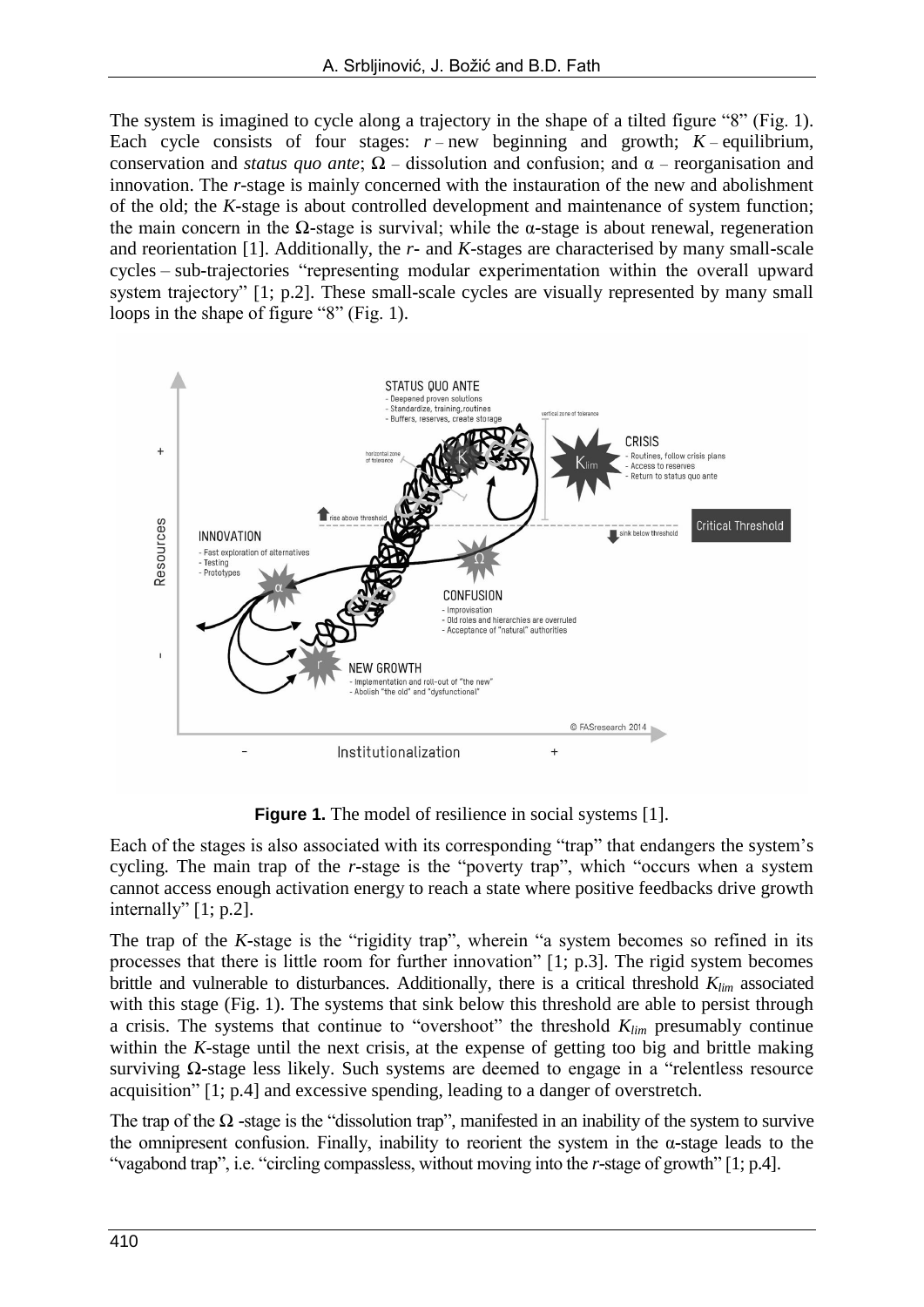Fath, Dean and Katzmair claim that "resilience is linked to some dynamic between slow variables that represent the underlying structure of the system and fast variables that reflect dynamics in the present" [1; p.6]. They further hypothesise that, in social systems, social cohesion is the key factor that "represents the interplay between fast and slow variables" [1; p.6]. Another important factor are small**-**scale disturbances in the *K-*stage, which "should be encouraged (…) because they contribute to the adaptive capacity of the system and its ability to innovate" [1; p.7].

Finally, Fath, Dean and Katzmair propose that a resilient system "is one that is able to navigate successfully through each stage of the cycle, adopts a new regime that shares important features of the previous regime, and continues to satisfy a set of goals as defined by members within that organization" [1; p.8].

### **CCMS'S RESPONSE TO COVID-19 PANDEMIC IN TERMS OF THE MODEL**

*K***-Stage** Prompted by the spread of COVID**-**19 pandemic in China, the Croatian Government started taking preparatory measures in January 2020. On 13 February, the Government established the national Civil Protection Headquarters (CPH) to coordinate all services involved in prevention of the COVID**-**19 pandemic in Croatia [15]. However, public interest in all these activities was relatively low and the pandemic was generally not perceived in public as a serious threat at the time. The national crisis management system was yet not under stress and it continued to operate as usual. Hence, we can safely assume that, in terms of the previously described model, the system was in the pre**-**COVID *K-*stage, aptly described as *status quo ante*.

#### **CYCLE 1**

Ω**-Stage** The situation suddenly changed on 25 February, when the first case of COVID**-**19 infection in Croatia was confirmed and the number of new cases<sup>1</sup> started to rise slowly but steadily in the following days [23] (Fig. 2). Public opinion changed swiftly. Fear and even panic started to rise [24]. Shelves in supermarkets were emptied rapidly, which urged the Prime Minister to calm the public down [25]. Despite the appeals, the strain on some resources was considerable. In particular, there were shortages of face masks and disinfectants.

The CPH started its daily sessions after which press releases were issued [15, 26]. On 5 March the Minister of Health declared the danger of COVID**-**19 epidemic in the whole Republic of Croatia [15]. The CPH and the Ministry of Health introduced several packages of measures, mostly related to crossing the state borders, international travels, and rules of procedure for healthcare professionals [15]. All kindergartens, schools, and universities were closed on 16 March, and classes were continued remotely via television and online platforms [27]. On 19 March the CPH introduced one of its most comprehensive sets of measures that included "suspension of social gatherings for more than 5 persons; suspension of all cultural activities; suspension of the work of cafes, bars and restaurants (except delivery), as well as of services that include direct contact with clients (hairdressers, beauticians, barbers, pedicures, massage parlours, saunas, swimming pools); suspension of all organised sports activities and contests; suspension of all workshops and courses; suspension of religious gatherings" [28; p.3]. Fearing that existing hospital capacities might not be enough, the CPH authorised setting up provisional hospitals in sports halls and large military tents [29].

The main question that public health decision**-**makers were grappling with was: "What's next?" [30]. And, next came an earthquake of 5,5 magnitude on the Richter scale that struck the Croatian capital of Zagreb on 22 March, leaving one person dead, 26 injured, and more than 26 000 houses damaged, 1900 of which were inhabitable [31-33]. The Ω**-**stage of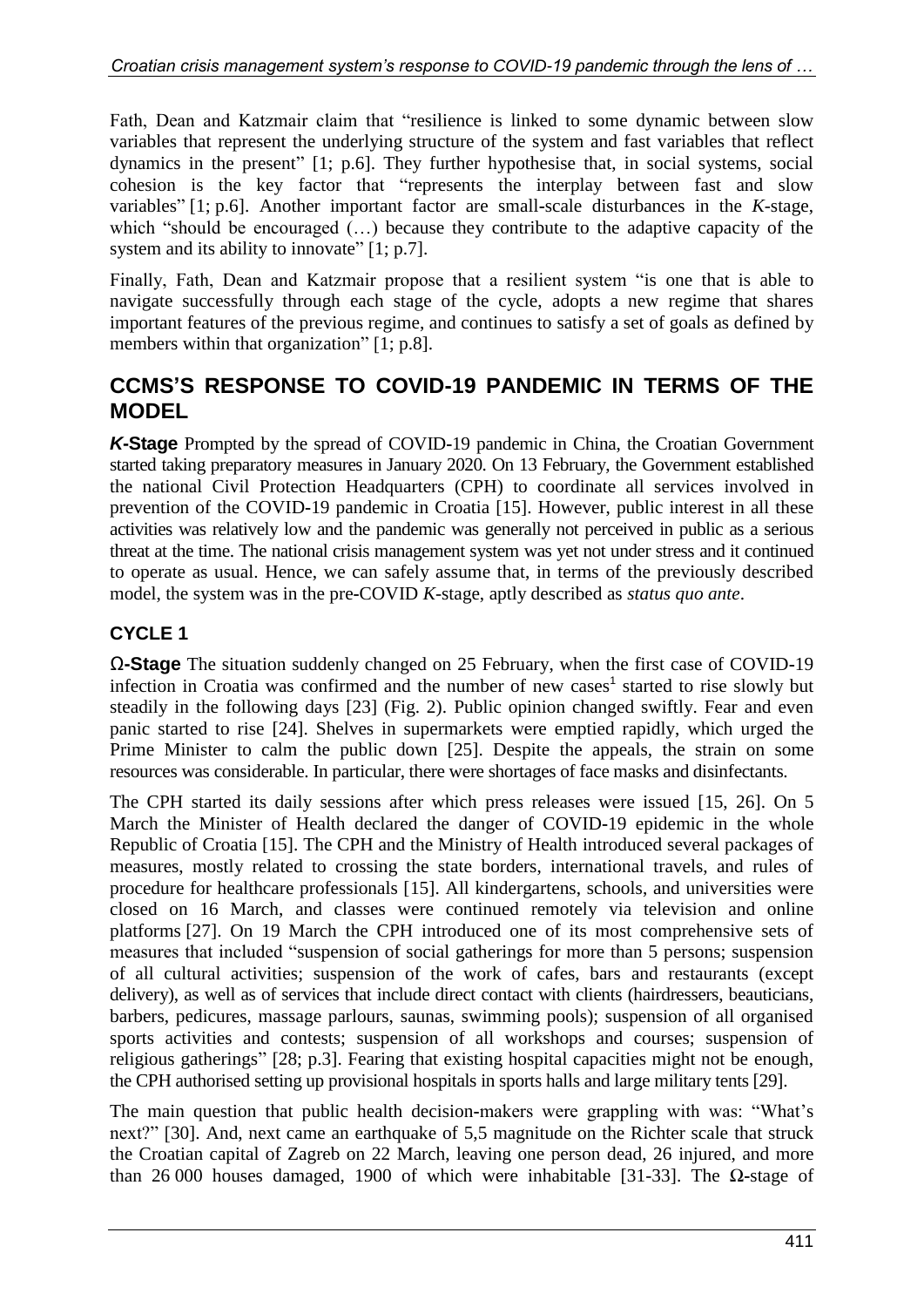confusion reached its apex. On 23 March, the CPH restricted free movement. Citizens were prohibited to leave their city or municipality of residence, except with special permissions [34]. Although, as we already remarked, various restrictive measures had been brought into force even earlier, it was 23 March which in everyday parlance became known as "the beginning of lockdown"<sup>2</sup>.

α**-Stage** Having most measures in place, the main task for the CPH in the ensuing period became fine**-**tuning of the measures. Indeed, "[t] he success of navigating through the fastmoving α**-**stage is largely a function of system development and decisions made in prior stages" [1; p.4]. The fine**-**tuning required careful monitoring and evaluation of measures' implementation. Some of the measures proved to be overly restrictive and required relaxation. For example, although green markets were closed on 22 March, they were reopened, under a special regime of operation, as soon as on 8 April [35], as it became evident that they do not pose danger to public health and that it would be wasteful to let large supplies of fresh and healthy food perish. Similarly, the model of organised convoys for transiting freight vehicles was abandoned as soon as it became evident that it was overly restrictive [36]. Some measures, on the other hand, were strengthened. For example, permissions to travel between cities, municipalities and counties were found to be often misused, so the system of their issuing was streamlined, and their maximum validity period shortened from 30 to 14 days [37].

Although the leadership was mainly top**-**down – from the national to regional and other local levels – there were also examples of bottom**-**up initiatives. For instance, quarantines were introduced at the initiative of some local communities, such as Murter and Betina, where outbreaks were particularly severe [38]. Some local self**-**government units decided to close promenades and walkways for fears of outbreaks at such places [39].

Although the economic sphere is not at the focus of this article, we need to emphasise that most of reorganisation and innovation, predominantly but not only in the α**-**stage, took place in businesses, particularly small ones. Many small agricultural producers were, for example, forced to start selling their products online, as this proved to be the only way to find customers, under the lockdown [40]. As one commentator observed, "one small light in the coronavirus pandemic is that it has forced creativity in order to sustain businesses, and Croatian farms that formerly only had a presence at their market stands now belong to large online communities" [41]. Again there were examples of emergent bottom**-**up leadership, as some local self**-**government units, such as the City of Križevci, helped small agricultural producers to establish a web**-**platform over which they could offer their products and services to a wide range of customers [42].

There were fears that the Zagreb earthquake "would accelerate the spread of the COVID-19 epidemic in Croatia since the earthquake (…) triggered migrations to other parts of the country" [31; p.2]. There were also fears that natural human need for social support in times of distress would overrule restraint and physical distancing needed to prevent the spread of the virus. Fortunately, such fears remained unsubstantiated as there was no significant increase in new cases of disease in the earthquake's aftermath [31].

After reaching the peak of 96 on 1 April, daily number of new cases in Croatia started to decrease (Fig. 2). By 22 April, 5**-**days moving average of daily new cases dropped to around 30, and it was estimated that the reproduction number  $R$  – the expected number of additional cases that one case will generate in a population, on average, over the course of its infectious period [43] – dropped to approximately 0,8. It was also claimed that it had been below or around 1,0 for weeks already [44]. When *R* is below 1,0, it indicates that the number of cases is decreasing, meaning that the spread of the virus is effectively contained. On 23 April the Government announced gradual relaxation of restrictions in three phases [45].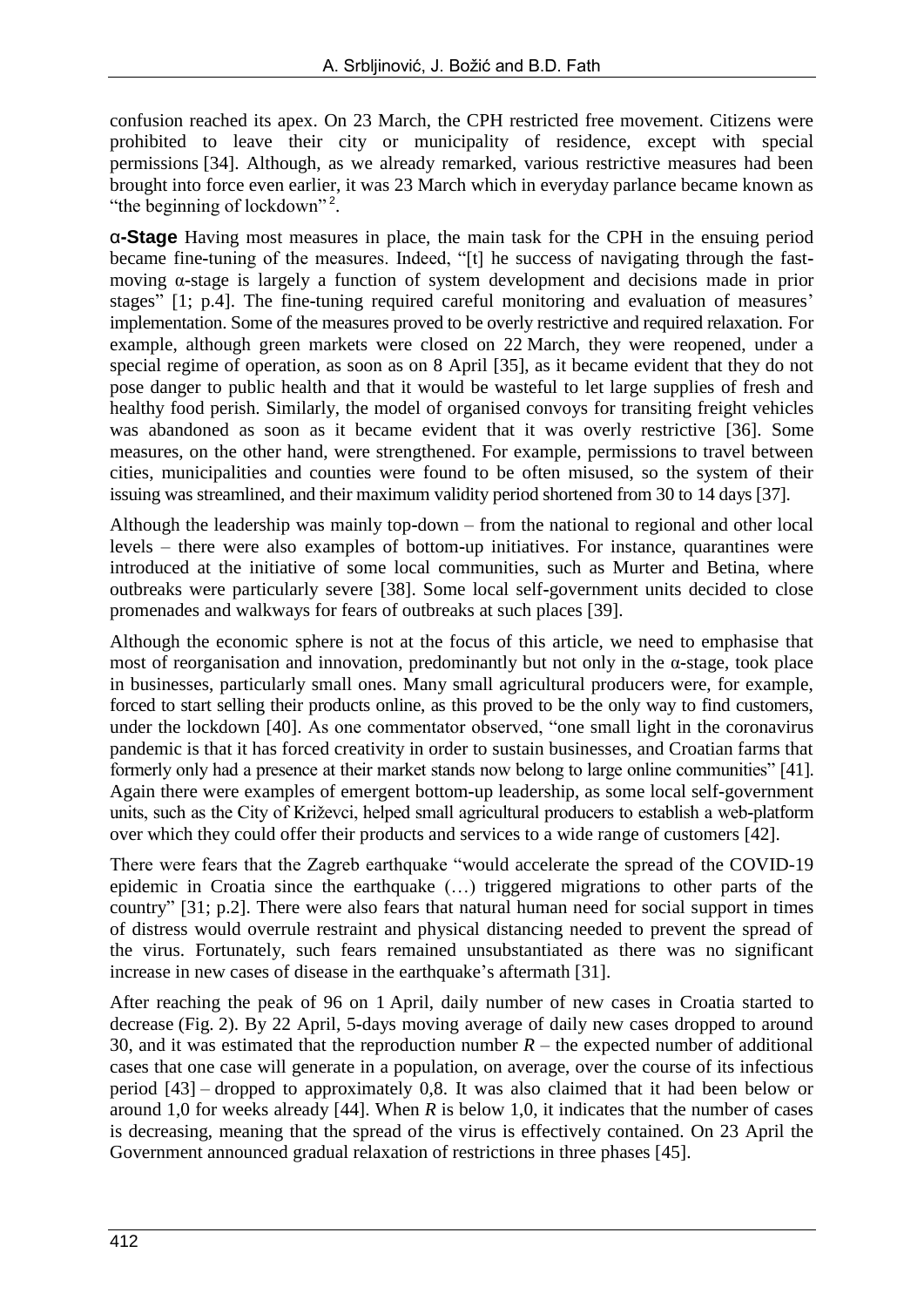

**Figure 2.** Daily new cases of COVID**-**19 in Croatia by stages. The data on daily numbers of new cases in Croatia were collected by the authors from public sources, whenever possible from press releases of the CPH.

*r***-Stage** The "new beginning" started on 27 April with the reopening of most retail stores, services, public transport facilities, libraries, museums, and galleries [45]. By the middle of May, 5**-**days moving average of daily new cases dropped below 10 (Fig. 2) and most of the measures were lifted.

*K***-Stage** For a monthly period between mid**-**May and mid**-**June, the number of daily new cases remained below 5, the only minor exception being 22 May, when 6 new cases were recorded (Fig. 2). General public perception was that the danger is over and that life might go back to normal. Official recommendations related to keeping physical distance and using disinfectants were still in place, but most of the people, particularly younger ones, stopped following these advices. During this period, the authors of this article several times found hygiene stands with disinfectants in public places, such as shops, being emptied rather than full, and nobody seemed to care about it. Citizens were supposed to adapt to a new regime of co**-**existence with the virus or "the new normal", but they returned to "the old normal", the *status quo ante*  in the literal sense. It was as if the success of the lockdown lulled them into a false sense of security.

It would be wrong, however, to blame only ordinary people for such a state of affairs. The CMS, headed by the CPH, was not pro**-**active enough in its advisory and educational roles. Two additional factors were involved in complicating the situation. First, tourist season, which in Croatia reaches its highest points in July and August, was approaching, and it was widely viewed as a chance to compensate for at least some of the economic losses incurred by the lockdown. It was also believed that too much talk about COVID**-**19 dangers in public could spoil this chance. And second, parliamentary elections were scheduled for 5 July, and it was again deemed inappropriate to remind the population of COVID**-**19 dangers prior to the national "festival of democracy". Taking it all together, it is not surprising that the new increase in cases of COVID-19 infection caught everyone somewhat off**-**guard.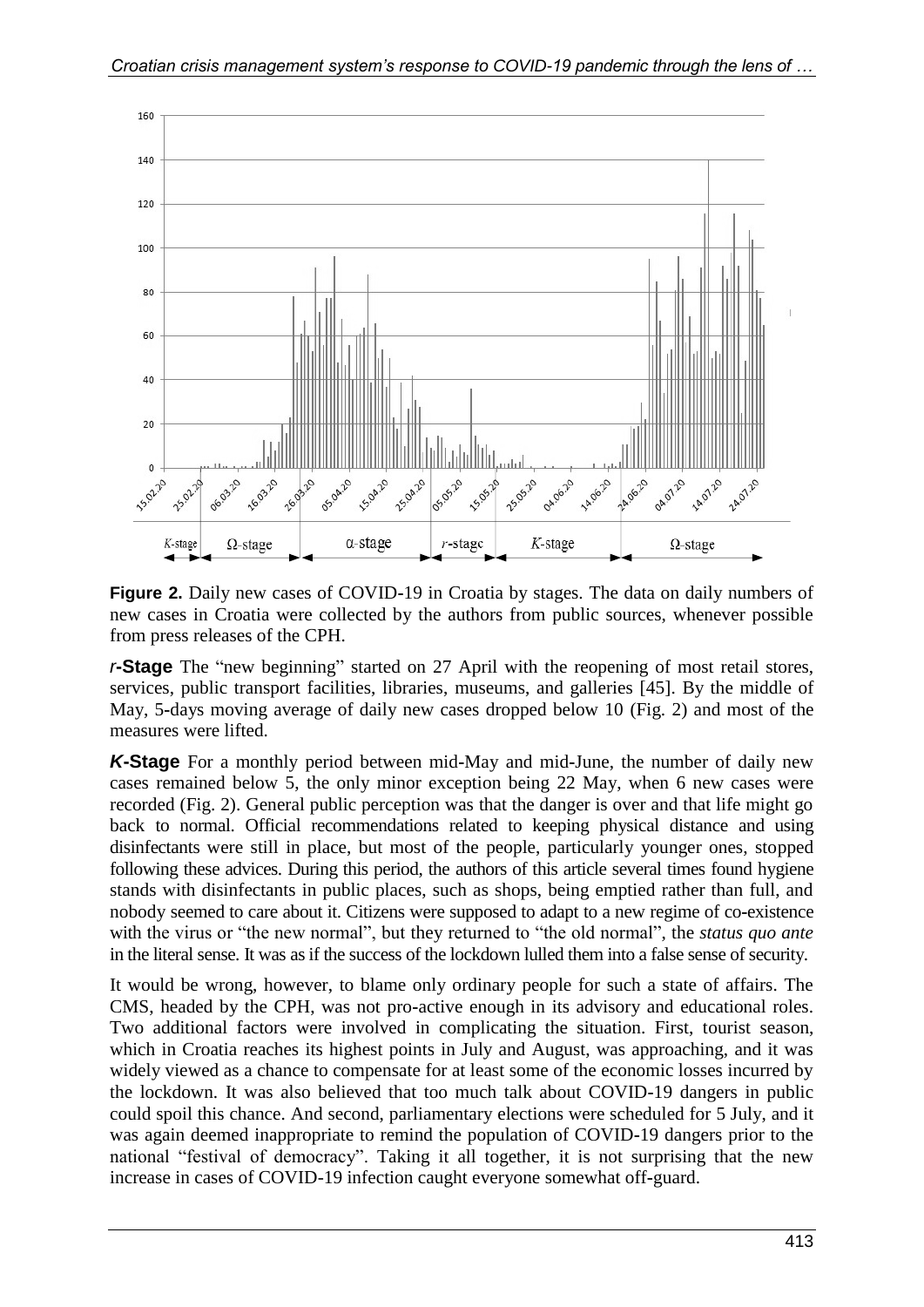### **CYCLE 2**

There is some uncertainty as to whether an increase in the number of new cases of COVID**-**19 infection in Croatia in the second half of June reflects a continuation of the first wave or the beginning of the second wave. According to the epidemiologist Bernard Kaić, this question is of only a limited importance [46]. We decided to call this new increase a "second cycle", as it indeed corresponds to a second loop along the system's adaptive trajectory.

Ω**-Stage** The number of new cases started to rise again in mid**-**June (Fig. 2). On 3 July, the maximum of 96 from the first cycle was achieved again, and on 11 July, the new maximum of 140 was recorded. The total number of cases grew from around 2 250 after the first cycle to around 4 000 in mid**-**July. The authorities made it clear that there will be no lockdown anymore because of its destructive economic consequences [47]. However, the CPH had to introduce some measures again. For example, face masks were made mandatory in numerous indoor settings, such as public transport, shops, banks, post offices, and various other services [48]. At the time of this writing, the question of what's next becomes all the more prominent once again. Summer does not seem to have diminished the virus' strength as was expected, and the worries of what the autumn flu season may bring have only intensified.

### **DISCUSSION**

#### **RESILIENCE**

When the number of COVID**-**19 cases started to rise in early March, the uncertainty was also rising. The CPH and other authorities were not sure whether existing healthcare capacities will be enough and terrifying scenes from Italy served as examples of what can happen in the absence of timely and decisive action. Hence a lockdown was imposed. It was hard to bear economically and psychologically [49, 50], but it successfully curbed the spread of the pandemic. By the end of the first cycle in mid**-**June, Croatia had around 2 250 cases and 107 deaths in total, or around 550 cases and 26 deaths per million of inhabitants. These moderate numbers meant that most of the set**-**up provisional hospitals, fortunately, proved to be unnecessary.

The CCMS has successfully completed one cycle along the adaptive trajectory, avoiding all the potential traps. However, the very success of the lockdown lulled most people into thinking that the danger was over and that the return to the previous way of life was possible. A resilient system is not only the one "able to navigate successfully through each stage of the cycle", but also the one that "adopts a new regime that shares important features of the previous regime, and continues to satisfy a set of goals as defined by members within that organization" [1; p.8]. While the CCMS fulfilled the first condition, the second one is yet to be accomplished. The system has to learn to co**-**exist with the virus in a new regime that will simultaneously enable a life of relative normalcy *and* contain an excessive spread of the virus. One of the most delicate tasks will be balancing between reasonable interpersonal contact and avoidance of infection. The amount of public outcry that accompanied the attempts of the CPH to regulate social events such as wedding parties shows how demanding this task may prove to be [51].

#### **SOCIAL COHESION**

We concur with Fath, Dean and Katzmair's proposal [1] that social cohesion is the key factor in social systems' resilience. Indeed, there is evidence of strong social cohesion during the first cycle, and particularly in its α**-**stage. The majority of citizens supported measures taken by the CPH during the lockdown [52]. This, together with the success of the lockdown, fits well with Fukuyama's [53] proposal that "the thing that determines a country's resistance to the coronavirus" is "whether citizens trust their leaders, and whether those leaders preside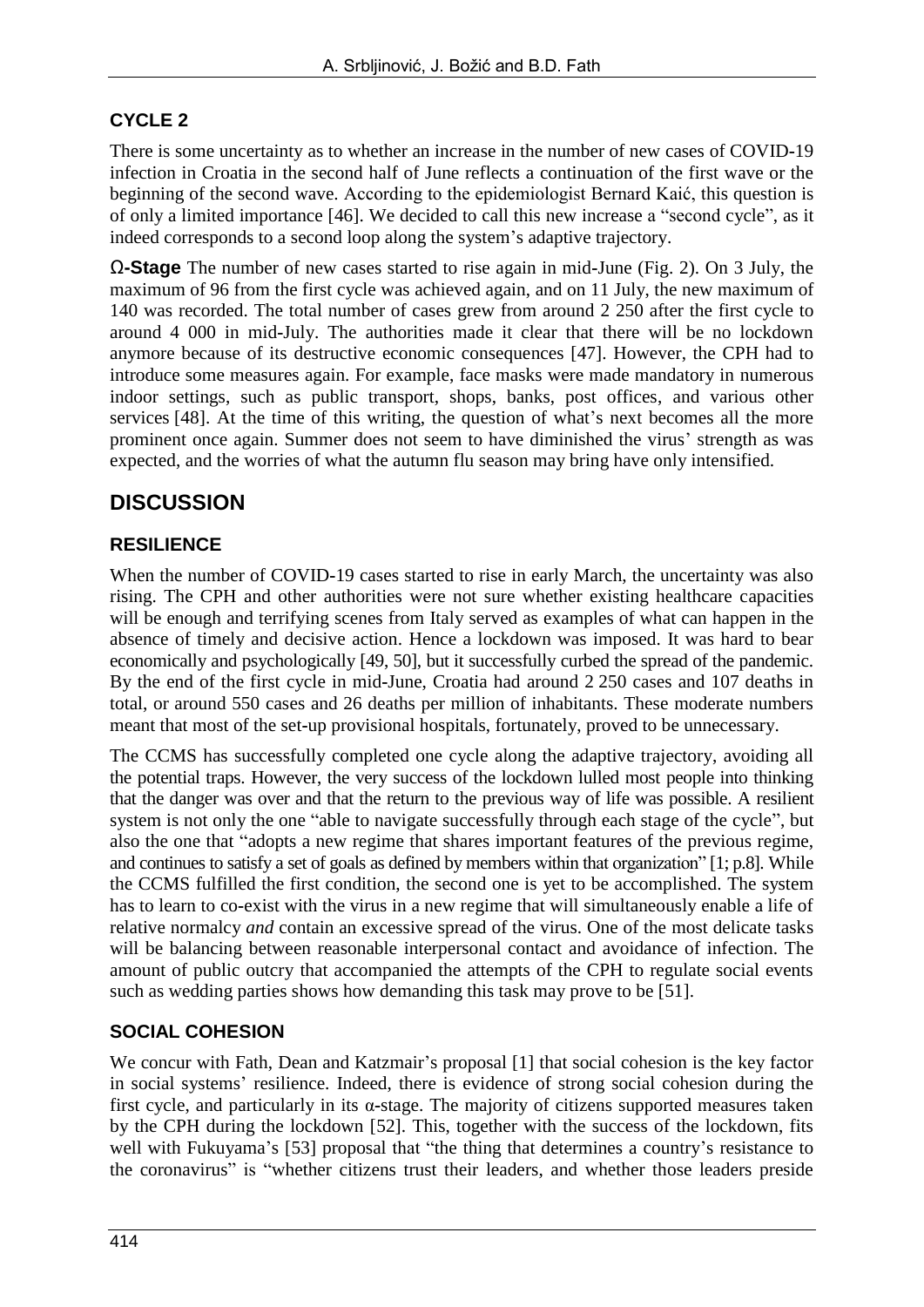over a competent and effective state". Rothstein [54] explained differences in success in containing the virus between Nordic countries and Italy by higher levels of social and political trust in Nordic countries. As social cohesion includes trust [55], these findings are in agreement with the above cited Fath, Dean and Katzmair's hypothesis [1].

There were also many examples of social solidarity during the first cycle. Bad Blue Boys, an ultras group of supporters of the football club Dinamo Zagreb, assisted in preparations of the Dubrava Clinical Hospital for admission of COVID**-**19 patients, launched an action to help elderly, infirm, and chronically ill fellow citizens who needed assistance during the pandemic, and were among the first to help the Maternity Hospital in Petrova Street after the Zagreb earthquake, rescuing pregnant women from damaged buildings and carrying new**-**borns in incubators to safer hospitals [56, 57]. Thousands of volunteers, including those organised in a Facebook group "People for other people"<sup>3</sup>, offered to provide aid to elderly and other people in need during the lockdown [28]. Some commercial web portals offered free**-**of**-**charge promotion to small businesses that were delivering food and other necessities [58]. Many small businesses were delivering food free**-**of**-**charge to exhausted healthcare workers. In cities, people were coming out at their balconies, singing, clapping hands, and cheering in expressions of mutual support and solidarity with professions who were bearing the brunt of the COVID**-**19 crisis.

However, as the first cycle was subsiding, there were less such displays of social cohesion, and polarisation of society became particularly apparent prior to the parliamentary elections. Political rallies replaced all**-**together chanting from the balconies. Allegiance of members of the CPH to the ruling party likely contributed to the lowering of trust in their decisions among voters of other parties. As of this writing, the President, who was elected as a candidate of the strongest opposition party, as well as several other opposition parties are questioning the constitutional status of the CPH [59]. While the legal status of this body certainly needs to be clarified, it is questionable whether the high point of the second cycle is the right time for bringing its legitimacy into question. Some observers, such as Marko Kutleša, Head of the Intensive Care Unit at the University Hospital for Infectious Diseases "Dr. Fran Mihaljević" in Zagreb, hold that many actors in this crisis, including the CPH, try to score political points and misuse the situation for public relations purposes [60]. If this is the case, then it is no wonder that social cohesion suffers. Follow**-**up studies can investigate more deeply the factors of social cohesion such as trust, inclusion, shared values, and strength of social relations to assess enhancing its capacity for just such crisis moments.

Weakened social cohesion may be one of the reasons why the second cycle was so intense in terms of new cases. In future research, our so far largely anecdotal evidence should be backed by more rigorous measurements [55] and/or use of aggregate indices of social cohesion [61, 62].

#### **LEADERSHIP**

We also tend to agree with Fath, Dean and Katzmair's [1] emphasis on the role of leadership in the Ω**-**stage. Indeed, the role of the CPH and other authorities was crucial in the Ω**-**stage of the first cycle, and the lack of reliable leadership has so far characterised the Ω**-**stage of the second cycle. This may be related to the fact that the main direction of control during the lockdown was mostly top**-**down – from the CPH and other authorities toward local self-government and citizenry – whereas in the second cycle the locus of responsibility shifted toward the individual level. In the latter case, the role of emergent leadership – "actors not tasked with leadership roles [who] informally assume key positions during crisis" [1; p.3] – should be crucial.

However, no clear emergent leadership appeared during the second cycle so far, although there are some promising examples. An example of bottom**-**up initiative emerged in the tourism sector where it was articulated that some more stringent measures, such as mandatory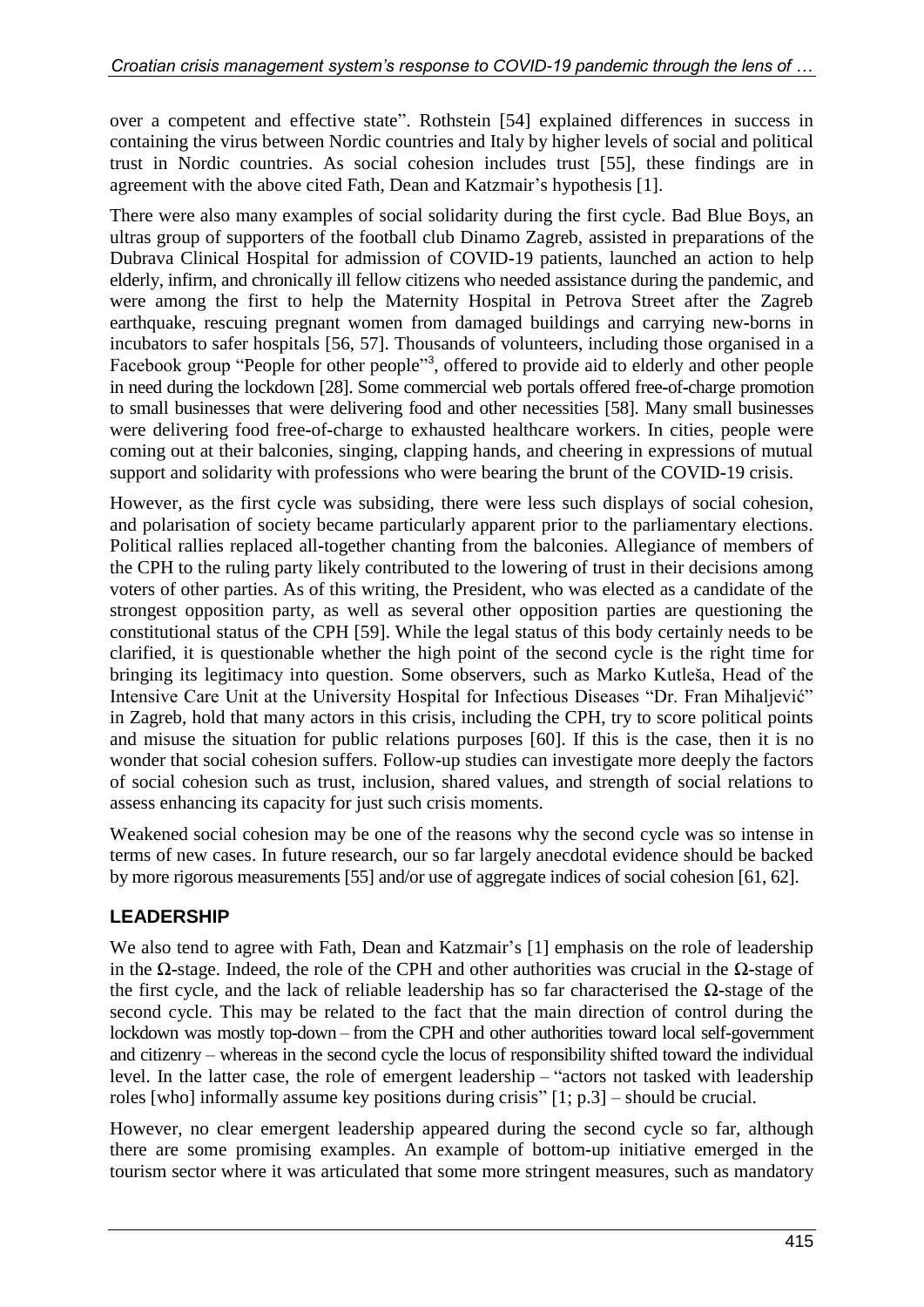face masks in indoor public spaces, would actually do more good than harm to the sector [63]. The CPH of the Istria County has been among the most active regional CPHs since the beginning of the first cycle. Depending on the local circumstances, they asked from the national CPH to strengthen or relax various measures in their county and most of their proposals were approved [64, 65]. As of this writing, the CPH of the most eastern Croatian county – the Vukovar**-**Syrmia County – requested from the national CPH to ban all the wedding parties in the county, except those attended by only closest family members, for at least two weeks, as wedding parties proved to be places of major outbreaks in the county so far. The national CPH accommodated their request [66]. A group of enthusiastic professors from Osijek and Slavonia is working on a proposal to include various topics on biosecurity and protection from COVID**-**19 in school curricula [67]. Future successes in fighting the pandemic may well depend on a shift toward more such locally instigated measures and initiatives.

#### **THRESHOLD** *Klim*

Perhaps the most obvious candidate for *Klim*, in the context of our application of Fath, Dean and Katzmair's model [1], is the value of the reproduction number  $R = 1,0$ . Overshooting this threshold means that the spread of the virus is not under control, and there is a danger of resource overstretch. Keeping *R* below 1,0, on the other hand, means that the spread of the virus is contained. The problem with  $R$  is that it is not easily calculable – its calculation requires considerable epidemiological expertise and there is a time lag in results<sup>4</sup>. As a quick and easy rule of thumb, the number of new cases per 100 000 inhabitants can be used. For example, the number of 10 new cases per 100 000 inhabitants in the last 14 days is used by Slovenian epidemiologists as a threshold for "epidemiologically safe countries", whereas the EU proposed a somewhat more lenient threshold of 16 [68].

Whatever the value of *Klim* is taken to be, the major discrepancy between the original model [1] and our application is that descent below the *Klim* threshold is in the original model deemed to happen in the *K***-**stage, whereas in our application this occurs later, in the Ω**-** or even α**-**stage. Perhaps a clearer specification of what *K* is supposed to denote in the original model would help. Currently, it seems that *K* is some kind of a proxy for a strain on system's resources, and as such, both *R* and the number of new cases per 100 000 inhabitants are plausible. If we are to choose candidates for *K* that are determinable as early as in the *K***-**stage, we would pick something like the number of tests conducted or the number of epidemiologists available per 100 000 inhabitants, for these seem to be crucial for early warning and prevention. Note that these parameters are inverse measures of strain on resources – generally, the higher they are, the lower the strain that can be expected in later stages. However, neither the tests nor the work of epidemiologists come for free, but more detailed considerations of costeffectiveness of those resources are beyond the scope of this article.

#### **SMALL-SCALE DISTURBANCES**

We have already mentioned the importance that Fath, Dean and Katzmair ascribe to smallscale disturbances which "represent multi**-**level interactions that promote learning of the system and allow upward flows of information (…) through smaller, faster sub**-**systems to the larger, slower system" [1; pp.7**-**8]. The small**-**scale disturbances in our conceptualisation would be small, local outbreaks that arise in the *K-*stage, represented by small numbers of daily new cases between mid**-**May and mid**-**June in Figure 2. If they are successfully repressed, the chances of future major outbreaks are diminished. These small, local outbreaks can be regarded as a sort of "training" of the system for possible larger emergencies.

The "smaller, faster sub**-**systems" in our conceptualisation would be regional and local, i.e. county**-**, municipal**-** and city**-**level, CMSs, headed by local CPHs, the task of which is to monitor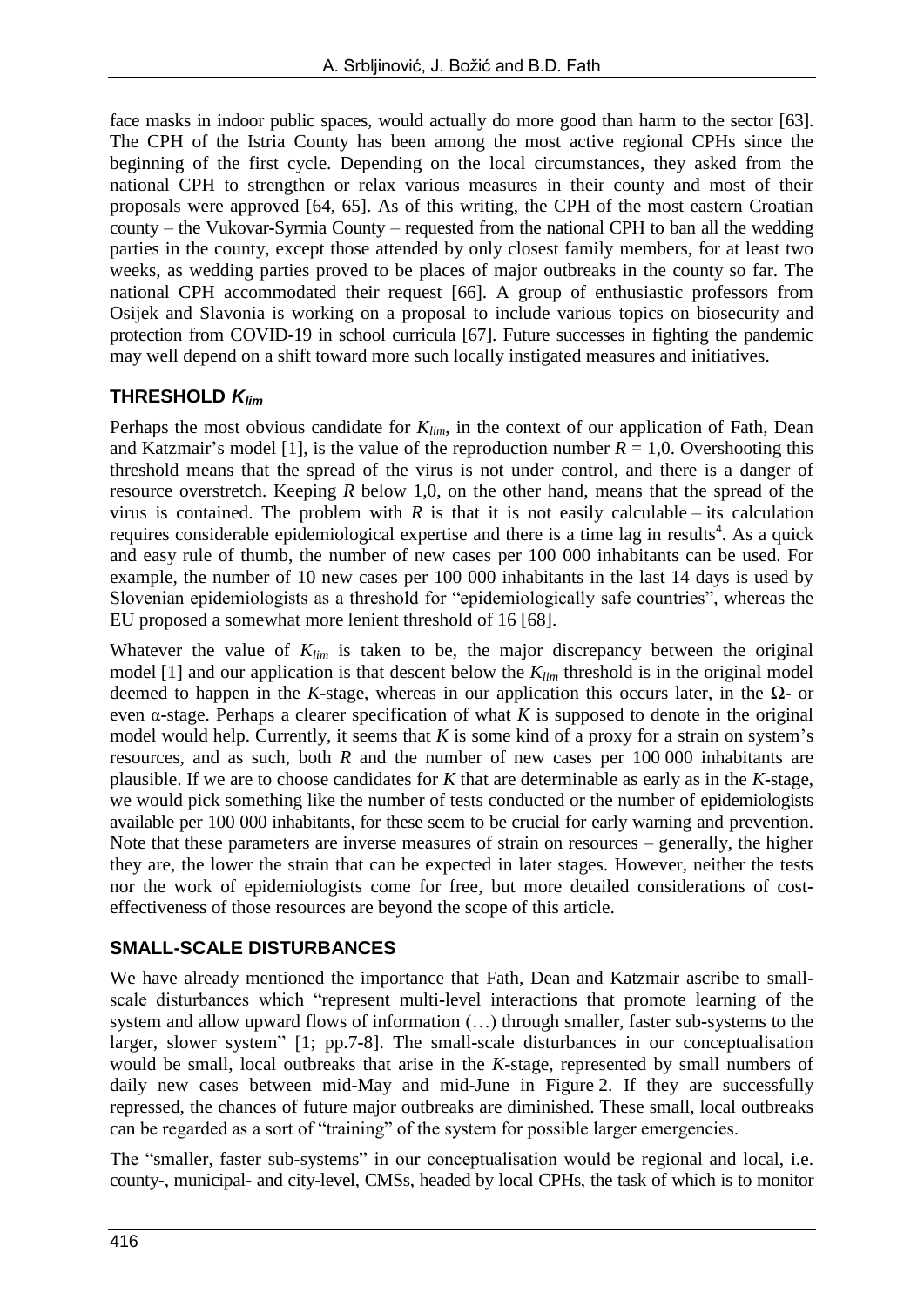the local situation, react as quickly and efficiently as possible to the local outbreaks, and stifle them [69]. We also relate these smaller sub**-**systems to the small**-**scale cycles of Figure 1.

We can "go local" even further to include individual**-**level behaviours and decisions – such as physical distancing, wearing face masks, using disinfectants, getting tested when ill, etc. – as even "smaller, faster sub**-**systems". In fact, it can be argued that this is the ultimate "local scale" which can address the problem. We also do not feel obliged to limit these small**-**scale cycles to the *r***-** and *K-*stages only, as they seem to be present in all stages.

It is also tempting to consider how to extend this analysis in the other direction – toward supra**-**national levels. Indeed, it is imaginable that the big cycle from Figure 1 represents the EU level, and the smaller cycles – the level of individual member states, Croatia including. Again, we can go even further and think of the world as the ultimate systemic level, and the individual countries, or supra**-**national units such as the EU, as the smaller cycles.

#### **COMPARISON WITH "THE HAMMER AND THE DANCE"**

Another popular and often cited model dealing with the COVID**-**19 pandemic is "the hammer and the dance" [70]. In this metaphor, "the hammer" represents "quick and aggressive" [70] measures, such as lockdown, to curb the spread of the virus, lower *R* below 1,0, and buy the time needed for a full preparation of the CMS. The "hammer" is followed by the "dance"  $- a$ "months**-**long period between the Hammer and a vaccine or effective treatment" [70], during which a combination of less restrictive measures is applied as needed: testing, contact tracing, quarantining, isolating, public education on hygiene and physical distancing, bans on large gatherings, and so on. The ultimate goal of the "dance" is to keep *R* below 1,0.

"The hammer and the dance" is often visually presented as initially big wave of new cases, followed in time by a number of wavelets (Fig. 3). The earlier noted inability of the CCMS to adopt a new regime after the success of the lockdown is reflected in a discrepancy between the graph of the new cases in Croatia in time (Fig. 2) and the prediction of "the hammer and the dance" (Fig. 3) – the second wave in the Croatian case is not a wavelet, as "the hammer and the dance" would predict, but a wave of a magnitude comparable to the first one, if not even larger (Fig. 2). Even if "the hammer and the dance" is more a description of an ideal case than the real**-**world ones, the second wave in the Croatian case still seems to be too large.



**Figure 3.** A sketch of "the hammer and the dance" (adapted from [70]).

The main difference between "the hammer and the dance" and the model used in this article is that the scope of "the hammer and the dance" is narrower. "The hammer and the dance" model is almost all about the trends in number of cases in time. It does not address wider, systemic notions, such as resilience, social cohesion, multiple sub**-**systemic levels, and scales. The simplicity of "the hammer and the dance" makes it suitable for public communication,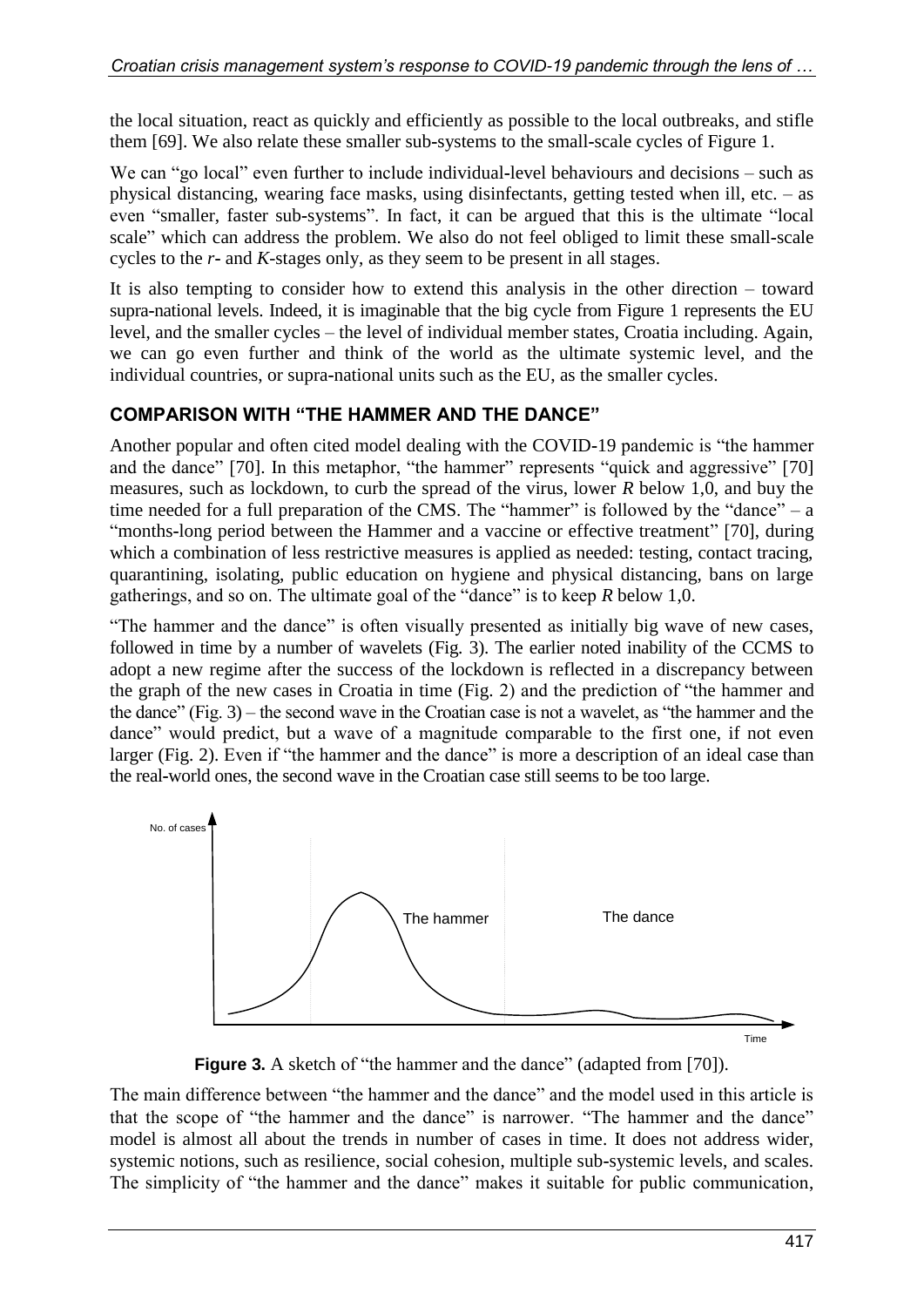but it also hampers the model's ability to convey the underlying complexity of CMSs. This is not to say that the calculations behind "the hammer and the dance" are necessarily simple. On the contrary, they may be quite complex. However, the model itself serves as a sort of interface between the general public and the background calculations, the complexity of which is abstracted into an appealing metaphor expressed in only two words of everyday language – "the hammer" and "the dance". Fath, Dean and Katzmair's model, on the other hand, faces the underlying complexity head**-**on, albeit not by complex calculations, but by a description using the terminology of complex systems theory. The downside of such an approach, however, is that the model is not easily communicated to non**-**specialist audiences.

### **CONCLUSIONS, POLICY IMPLICATIONS, EXTENSIONS AND FUTURE WORK**

Returning to the aim of the analysis stated in the Introduction, we conclude with what we have learned about the CCMS from the application of Fath, Dean and Katzmair's model. The first four conclusions have clear policy implications (PI), while the latter three are more closely related to modelling considerations:

- The CCMS successfully completed one cycle of the model, which is an important first step toward system's resilience. However, it can also be argued that the first cycle is easier to complete than the latter ones due to novelty. PI: Successes of the lockdown, or – more generally – any short-term successes in this crisis, should not lull anyone into complacency. This pandemic can only be overcome by long riders.
- The system is still searching for a new regime that will simultaneously enable a life of relative normalcy and contain an excessive spread of the virus. PI: Getting through a second cycle will take more willpower, but people have, hopefully, also learned something. At the very least, they have learned that they are not helpless in the face of the pandemic. Lockdown can successfully contain it, albeit at high economic and psychological costs. Somewhat paradoxically, learning that they are not helpless helped people also to unlearn some of the beneficial routines they had adopted during the lockdown – distancing, wearing face masks, using disinfectants, etc. Re-learning and applying those routines is a must.
- Social cohesion during the first cycle was strong and then it weakened. Strengthening social cohesion might facilitate the search for a new regime. PI: The rules of distancing, wearing face masks and isolating should be equal for all, be they politicians or ordinary people. The rules should be equally applied to wedding parties and other large festivities, including election victory celebrations. Equal treatment is important for strengthening both political trust and social cohesion. The COVID**-**19 crisis cannot be solved by imposing the will of any political grouping or majority vote. We need to make sense of this crisis together.
- While leadership during the first cycle was top**-**down, more bottom**-**up, emergent leadership is needed in the search for a new regime. PI: Bottom-up initiatives should be not only approved when they occasionally appear, but also systematically encouraged. Leadership should also be credible. Leading by example provides more credibility than merely pointing out other people's faults. Unity of purpose is also important. When the same leaders, who were justifying strict lockdown, a month or so later become reluctant to introduce any measures, this sends an inconsistent and confusing message. Such changes of policy need to be clearly and patiently explained to citizens, and not merely glossed over.
- The reproduction number and the number of new cases per 100 000 inhabitants are fastermoving candidates for the measure  $K$  of strain on resources, indicative of danger of resource overstretch. The number of tests conducted and the number of epidemiologists available, per 100 000 inhabitants, are slower**-**moving candidates for *K*.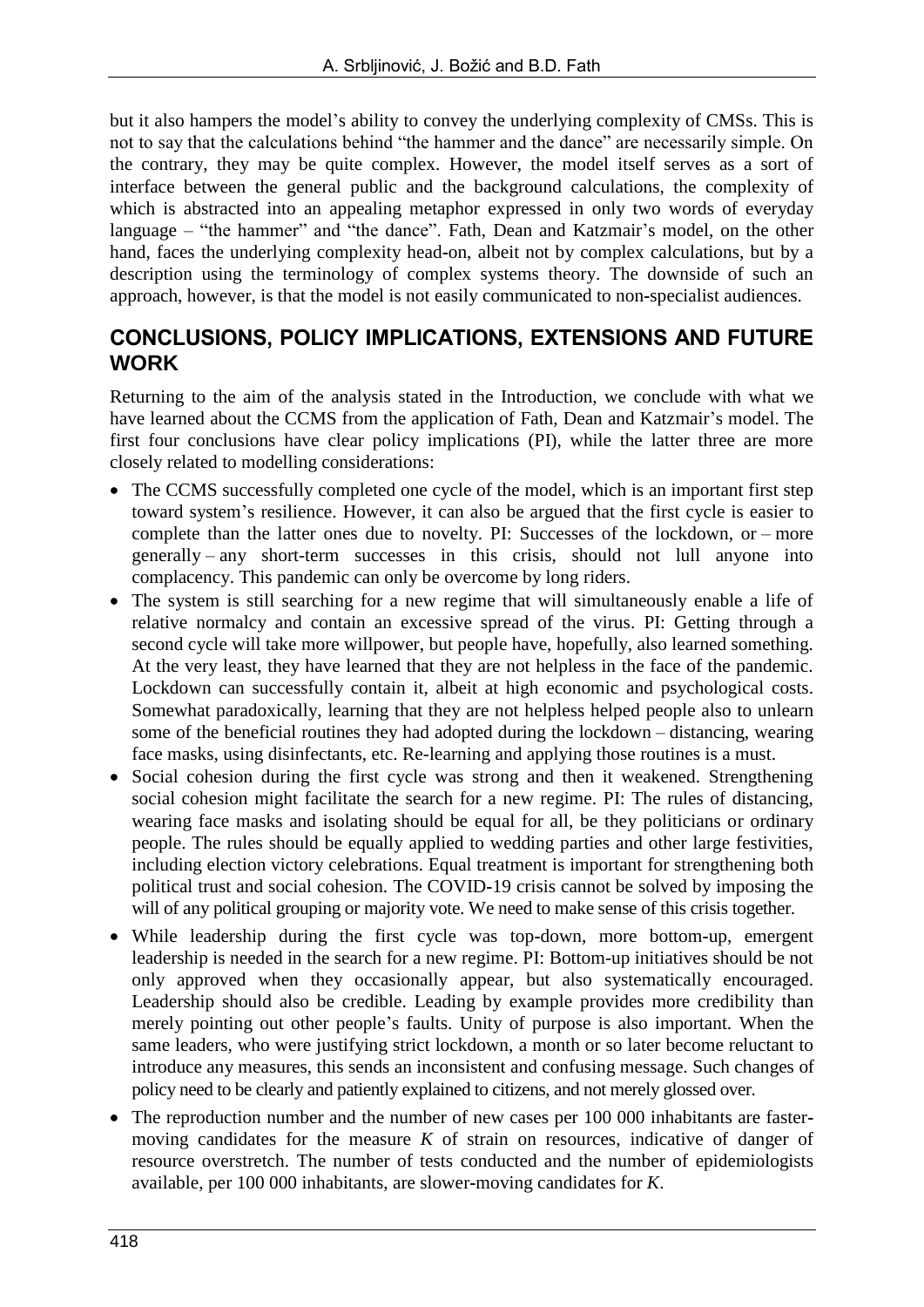- Small, local outbreaks represent small**-**scale disturbances that promote learning and allow upward flows of information through local – county-, municipal- and city-level – CMSs to the national CCMS. The analysis can be extended toward the individual level as the ultimate "local" scale, as well as toward supra**-**national and global levels as higher systemic scales.
- Fath, Dean and Katzmair's model conveys the underlying complexity of CMSs better than the simpler "hammer and the dance" model. The latter is, however, better suited for public communication.

This article is a case study in analysing CMSs' responses using systemic resilience models. In terms of Figure 1, our effort can be likened to only one of the small**-**scale cycles in the *K*stage of systemic resilience models development and validation. Our case study needs to be extended in terms of modelling approaches, space and time.

There exist systemic resilience approaches other than the panarchy model used in this study. These include, for example, ecological information**-**based networks and models using statistical evidence of resilience [17]. Further research is needed to see whether such alternative approaches can also be used in CMSs' response analyses.

There have been more than 200 countries, territories, and international conveyances, such as cruise ships, afflicted by the COVID**-**19 pandemic worldwide [71]. A comparative study extending the framework outlined in this article should include a reasonably large sample of these. The sample might include developing nations, which, in addition to pandemic**-**related issues, face many other serious problems, such as lack of resources, political instabilities, armed conflicts, migrations and refugees**-**related problems, and already existing diseases. The earlier mentioned extension of the analysis toward supra**-**national levels should also be tried in such a comparative setting<sup>5</sup>. Of course, this would require far larger resources than what we had at disposal, and would be ideally addressed by an international project consortium.

Our study should also be extended in time. It remains to be seen whether systemic resilience models can account for CMSs' responses on larger time scales, including possible multiple pandemic waves.

# **REMARKS**

- <sup>1</sup>Whenever we speak of the number of cases, we mean the number of *detected* cases, which almost certainly underestimates the *true* number of cases, but it is difficult to assess by how much.
- <sup>2</sup>Dates of beginning and ending of each stage are approximate. In some cases we chose dates that were particularly remembered in collective memory as "the day of the first COVID-19 case in Croatia" or "the beginning of lockdown", while in other cases these dates were more arbitrarily chosen. Indeed, it could be argued for each stage that it began or ended a few days earlier or later, without any consequences for our main claim – that the sequencing of events as they happened in the real world generally corresponds to the sequencing of stages as described by Fath, Dean and Katzmair [1].
- $3$ The original Croatian name of the Facebook group is "Jedni za druge".
- <sup>4</sup>A more general way to pose the question of the time lag is what characteristic time is needed to observe on an aggregate level the effects of a change in contagion at the level of individuals.
- <sup>5</sup>Extending the research framework toward supra-national levels might help address complex global-scale problems, such as healthcare supply chains management, which may be particularly important for developing countries. For example, hydroxychloroquine (HCQ), which is known to be an effective treatment for patients with autoimmune disorders, has also been used in COVID**-**19 treatment. Some developing nations are currently in danger of HCQ shortages and putting at risk patients depending on this medication, as demand for HCQ increases and high**-**income countries order additional supplies for potential COVID**-**19 prophylaxis [72].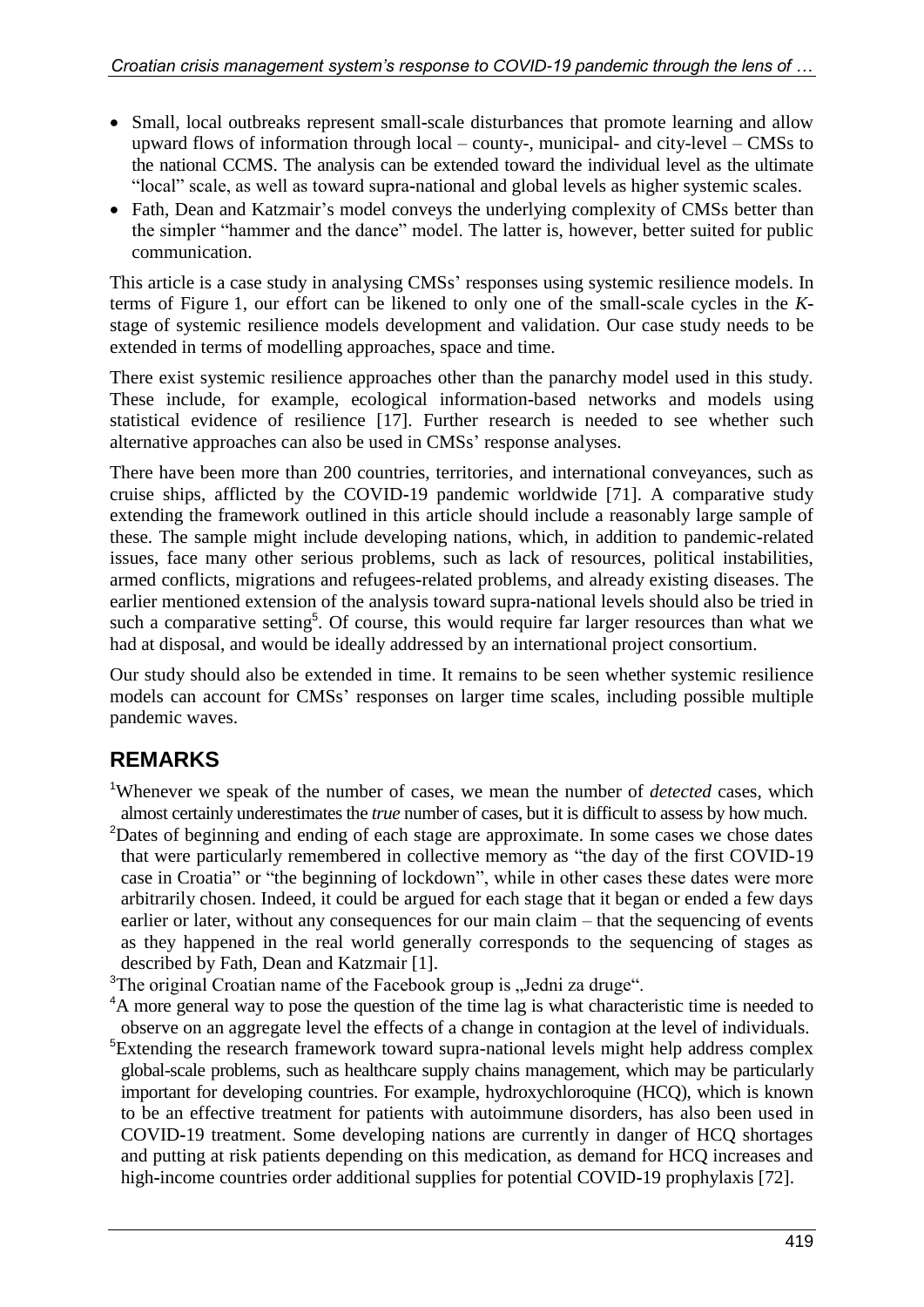### **REFERENCES**

- [1] Fath, B.D.; Dean, C.A. and Katzmair, H.: *Navigating the adaptive cycle: An approach to managing the resilience of social systems*. Ecology and Society **20**(2), 24, 2015, [http://dx.doi.org/10.5751/ES-07467-200224,](http://dx.doi.org/10.5751/ES-07467-200224)
- [2] Allenby, B. and Fink, J.: *Toward inherently secure and resilient societies.* Science **309**(5737), 1034-1036, 2005, [http://dx.doi.org/10.1126/science.1111534,](http://dx.doi.org/10.1126/science.1111534)
- [3] Holling, C.S.: *Resilience and stability of ecological systems.* Annual Review of Ecology and Systematics **4**, 1-23, 1973, [http://dx.doi.org/10.1146/annurev.es.04.110173.000245,](http://dx.doi.org/10.1146/annurev.es.04.110173.000245)
- [4] Total Materia The World's Most Comprehensive Materials Database: *Resilience.* Key to Metals AG, Zürich, 2001, [http://www.keytometals.com/page.aspx?ID=CheckArticle&site=kts&NM=41,](http://www.keytometals.com/page.aspx?ID=CheckArticle&site=kts&NM=41) accessed 11<sup>th</sup> July 2020,
- [5] Kalisch, R.; Müller, M.B. and Tüscher, O.: *A conceptual framework for the neurobiological study of resilience.* Behavioral and Brain Sciences **38**, e92, 2015, [http://dx.doi.org/10.1017/S0140525X1400082X,](http://dx.doi.org/10.1017/S0140525X1400082X)
- [6] Pfefferbaum, B.J., et al.: *Building resilience to mass trauma events.* In: Doll, L.S.; Bonzo, S.E., Sleet, D.A. and Mercy, J.A., eds.: *Handbook of injury and violence prevention*. Springer, New York, pp.347-358, 2005,
- [7] Ungar, M.: *The social ecology of resilience: Addressing contextual and cultural ambiguity of a nascent construct.* American Journal of Orthopsychiatry **81**(1), 1-17, 2011, [http://dx.doi.org/10.1111/j.1939-0025.2010.01067.x,](http://dx.doi.org/10.1111/j.1939-0025.2010.01067.x)
- [8] Hermansen, M. and Röhn, O.: *Economic resilience: The usefulness of early warning indicators in OECD countries.*  OECD Economics Department Working Paper No. 1250. OECD Publishing, Paris, 2015, [http://dx.doi.org/10.1787/5jrxhgfqx3mv-en,](http://dx.doi.org/10.1787/5jrxhgfqx3mv-en)
- [9] Hall, P.A. and Lamont, M.: *Social resilience in the neo-liberal era.* Cambridge University Press, Cambridge, 2013,
- [10]Lucini, B.: *Disaster resilience from a sociological perspective.* Springer, Cham, 2014,
- [11]Bourbeau, P.: *On resilience: Genealogy, logics, and world politics.* Cambridge University Press, Cambridge, 2018,
- [12]McLellan, A.B. and Elran, M.: *Proceedings of the First International Symposium on Societal Resilience, November 30 – December 2, 2010, Fairfax, VA*. Homeland Security Studies and Analysis Institute, Washington, 2012,
- [13]Ajduković, D.; Kimhi, S. and Lahad, M.: *Resiliency: Enhancing coping with crisis and*  terrorism*.* NATO Science for Peace and Security Series E: Human and Societal Dynamics. IOS Press, Amsterdam, 2015,
- [14] Ćosić, K.; Srbljinović, A. and Popović, S.: *National security and social resilience*. In Croatian. In; Terze, Z., ed.: *Yearbook of the Croatian Academy of Technical Sciences 2016*. HATZ, Zagreb, pp.77-100, 2017,
- [15]Government of the Republic of Croatia: *Situation with the disease caused by the new COVID-19 coronavirus (SARS — CoV-2)*.

[https://vlada.gov.hr/coronavirus-protection-measures/28950,](https://vlada.gov.hr/coronavirus-protection-measures/28950) accessed 13<sup>th</sup> July 2020,

[16]Civil Protection Headquarters of the Republic of Croatia: *Request for activation of the civil protection headquarters of local and regional self-government units*. In Croatian. [https://www.dalmacija.hr/DesktopModules/EasyDNNNews/DocumentDownload.ashx?portalid=0](https://www.dalmacija.hr/DesktopModules/EasyDNNNews/DocumentDownload.ashx?portalid=0&moduleid=4832&articleid=23260&documentid=8103)  $&$ moduleid=4832 $&$ articleid=23260 $&$ documentid=8103, accessed 17<sup>th</sup> August 2020,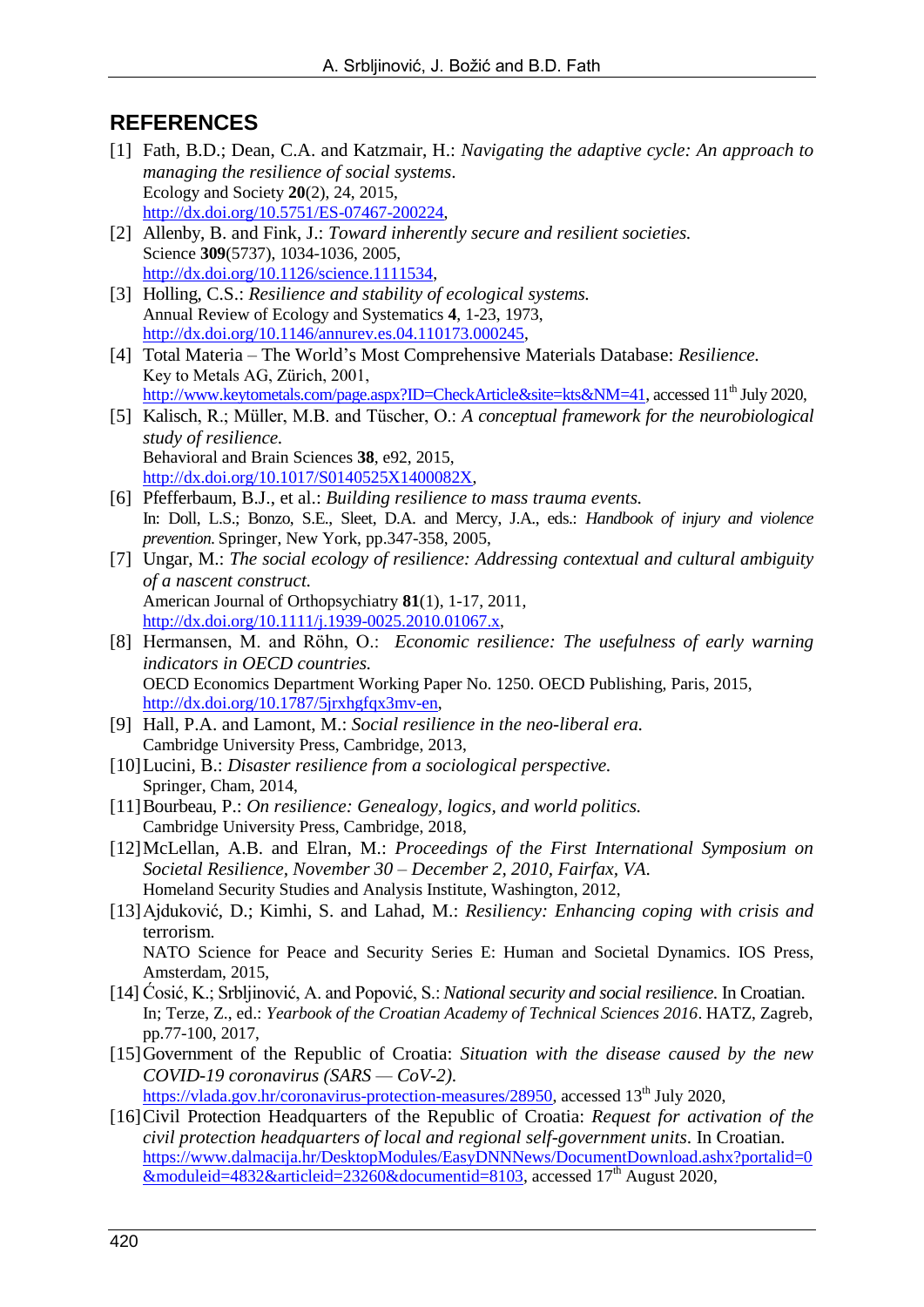- [17]Kharrazi, A.; Fath, B.D. and Katzmair, H.: *Advancing empirical approaches to the concept of resilience: A critical examination of panarchy, ecological information, and statistical evidence.* Sustainability **8**(9), 935, 2016, [http://dx.doi.org/10.3390/su8090935,](http://dx.doi.org/10.3390/su8090935)
- [18]Holling, C.S.: *The resilience of terrestrial ecosystems: Local surprise and global change.* In: Clark, W.C. and Munn, R.E., eds.: *Sustainable development of the biosphere: Interactions between the world economy and the global environment*. Cambridge University Press, Cambridge, pp.292-317, 1986,
- [19]Burkhard, B.; Fath, B.D. and Müller, F.: *Adapting the adaptive cycle: Hypotheses on the development of ecosystem properties and services*. Ecological Modelling **222**(16), 2878-2890, 2011, [http://dx.doi.org/10.1016/j.ecolmodel.2011.05.016,](http://dx.doi.org/10.1016/j.ecolmodel.2011.05.016)
- [20]Gunderson, L.H. and Holling, C.S.: *Panarchy*: *Understanding transformations in human and natural systems.* Island Press, Washington, 2002,
- [21]Auad, G.; Blythe, J.; Coffman, K. and Fath, B.D.: *A dynamic management framework for socio-ecological system stewardship: A case study for the United States Bureau of Ocean Energy Management.* Journal of Environmental Management **225**(1), 32-45, 2018, [http://dx.doi.org/10.1016/j.jenvman.2018.07.078,](http://dx.doi.org/10.1016/j.jenvman.2018.07.078)
- [22]Zhang, Y.: *Is* panarchy *relevant in the COVID-19 pandemic times?* [https://blogs.bsg.ox.ac.uk/2020/06/10/is-panarchy-relevant-in-the-covid-19-pandemic-times,](https://blogs.bsg.ox.ac.uk/2020/06/10/is-panarchy-relevant-in-the-covid-19-pandemic-times) accessed  $15<sup>th</sup>$  July 2020,
- [23]Luzar, I.: *Chronology of the crown in Croatia: This is how the number of infected people grew in 25 days.* In Croatian. [https://www.telegram.hr/zivot/kronologija-korone-u-hrvatskoj-ovako-je-u-25-dana-rastao-broj-za](https://www.telegram.hr/zivot/kronologija-korone-u-hrvatskoj-ovako-je-u-25-dana-rastao-broj-zarazenih) [razenih,](https://www.telegram.hr/zivot/kronologija-korone-u-hrvatskoj-ovako-je-u-25-dana-rastao-broj-zarazenih) accessed 13<sup>th</sup> July 2020,
- [24]Srbljinović, A.: *Panic is a virus for which there is no vaccine*. In Croatian. [http://heretica.com.hr/armano-srbljinovic-panika-je-virus-za-koji-ne-postoji-cjepivo,](http://heretica.com.hr/armano-srbljinovic-panika-je-virus-za-koji-ne-postoji-cjepivo) accessed  $14^{th}$  July 2020,
- [25]Smilović, I.: *Prime Minister on coronavirus in Croatia: Stay calm, the public health situation is under control.* The Dubrovnik Times, 27th February 2020, [https://www.thedubrovniktimes.com/news/croatia/item/8292-prime-minister-on-coronavirus-in-cr](https://www.thedubrovniktimes.com/news/croatia/item/8292-prime-minister-on-coronavirus-in-croatia-stay-calm-the-public-health-situation-is-under-control) [oatia-stay-calm-the-public-health-situation-is-under-control,](https://www.thedubrovniktimes.com/news/croatia/item/8292-prime-minister-on-coronavirus-in-croatia-stay-calm-the-public-health-situation-is-under-control) accessed  $14<sup>th</sup>$  July 2020,
- [26]Civil Protection Directorate: *Press releases of the Civil Protection Headquarters of the Republic of Croatia.* In Croatian. [https://civilna-zastita.gov.hr/priopcenja-stozera-civilne-zastite-republike-hrvatske/2247,](https://civilna-zastita.gov.hr/priopcenja-stozera-civilne-zastite-republike-hrvatske/2247) accessed  $14^{\text{th}}$  July 2020,
- [27]Ministry of Science and Education of the Republic of Croatia: *Croatia – How have we introduced distance learning?*
	- [https://skolazazivot.hr/croatia-how-have-we-introduced-distance-learning,](https://skolazazivot.hr/croatia-how-have-we-introduced-distance-learning) accessed 14<sup>th</sup> July 2020,
- [28]European Union Agency for Fundamental Rights: *Coronavirus COVID-19 outbreak in the EU Fundamental Rights Implications – Country: Croatia.* [https://fra.europa.eu/sites/default/files/fra\\_uploads/croatia-report-covid-19-april-2020\\_en.pdf,](https://fra.europa.eu/sites/default/files/fra_uploads/croatia-report-covid-19-april-2020_en.pdf) accessed  $14<sup>th</sup>$  July 2020,
- [29]Bilešić, R. and Asipi, E.: *Arena Zagreb becomes a hospital for the mildly ill with corona.* In Croatian. [https://www.24sata.hr/news/arena-zagreb-postaje-bolnica-za-lakse-oboljele-od-korone-682272,](https://www.24sata.hr/news/arena-zagreb-postaje-bolnica-za-lakse-oboljele-od-korone-682272) accessed  $14<sup>th</sup>$  July 2020,
- [30]Čivljak, R.; Markotić, A. and Kuzman, I.: *The third coronavirus epidemic in the third millennium: what's next?* Croatian Medical Journal **61**(1), 1-4, 2020, [http://dx.doi.org/10.3325/cmj.2020.61.1,](http://dx.doi.org/10.3325/cmj.2020.61.1)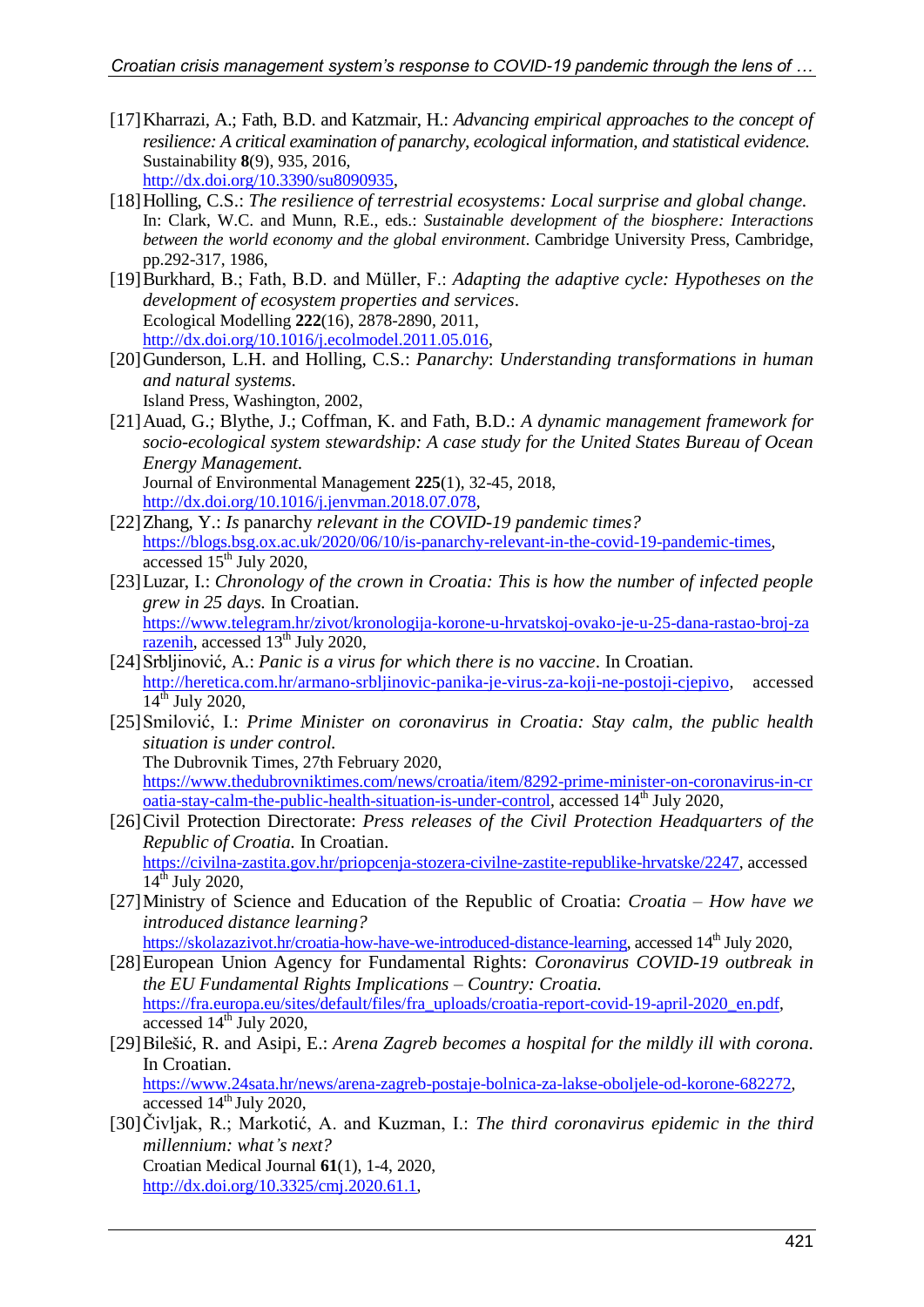- [31]Čivljak, R.; Markotić, A. and Capak, K.: *Earthquake in the time of COVID-19: The story from Croatia (CroVID-20).* Journal of Global Health **10**(1), 010349, 2020,
- [32]Markušić, S., et al.: *The Zagreb (Croatia) M5.5 Earthquake on 22 March 2020.* Geosciences **10**(7), 252, 2020, [http://dx.doi.org/10.3390/geosciences10070252,](http://dx.doi.org/10.3390/geosciences10070252)
- [33]Cajhen, I.: *Mechanisms of earthquake formation – Review of the Zagreb 2020 earthquake.* In Croatian. [http://heretica.com.hr/igor-cajhen-mehanizmi-nastanka-potresa-osvrt-na-potres-u-zagrebu-2020,](http://heretica.com.hr/igor-cajhen-mehanizmi-nastanka-potresa-osvrt-na-potres-u-zagrebu-2020) accessed 14th July 2020,
- [34]Civil Protection Directorate: *Decision on the prohibition of leaving the place of residence and permanent residence in the Republic of Croatia*. In Croatian. [https://civilnazastita.gov.hr/UserDocsImages/CIVILNA%20ZA%C5%A0TITA/PDF\\_ZA%20WE](https://civilnazastita.gov.hr/UserDocsImages/CIVILNA%20ZA%C5%A0TITA/PDF_ZA%20WEB/Odluka%20o%20zabrani%20napu%C5%A1tanja%20prebivali%C5%A1ta....pdf) [B/Odluka%20o%20zabrani%20napu%C5%A1tanja%20prebivali%C5%A1ta....pdf,](https://civilnazastita.gov.hr/UserDocsImages/CIVILNA%20ZA%C5%A0TITA/PDF_ZA%20WEB/Odluka%20o%20zabrani%20napu%C5%A1tanja%20prebivali%C5%A1ta....pdf) accessed 14<sup>th</sup> July 2020,
- [35]Civil Protection Directorate: *Decisions of the Civil Protection Headquarters of the Republic of Croatia for the prevention of the spread of coronavirus infection*. In Croatian. [https://civilna-zastita.gov.hr/odluke-stozera-civilne-zastite-rh-za-sprecavanje-sirenja-zaraze-koro](https://civilna-zastita.gov.hr/odluke-stozera-civilne-zastite-rh-za-sprecavanje-sirenja-zaraze-koronavirusom/2304) [navirusom/2304,](https://civilna-zastita.gov.hr/odluke-stozera-civilne-zastite-rh-za-sprecavanje-sirenja-zaraze-koronavirusom/2304) accessed 14<sup>th</sup> July 2020,
- [36] Lozančić, B.: Božinović: We are extending restrictive measures until May  $4<sup>th</sup>$ . [https://glashrvatske.hrt.hr/en/news/domestic/bozinovic-we-are-extending-restrictive-measures-un](https://glashrvatske.hrt.hr/en/news/domestic/bozinovic-we-are-extending-restrictive-measures-until-may-4th) [til-may-4th,](https://glashrvatske.hrt.hr/en/news/domestic/bozinovic-we-are-extending-restrictive-measures-until-may-4th) accessed  $14<sup>th</sup>$  July 2020,
- [37]Lider/HINA: Minister *Malenica: So far, 100,000 e-passes have been issued*. In Croatian. [https://lider.media/korona-i-biznis/ministar-malenica-do-sada-izdano-100-000-e-propusnica-130798,](https://lider.media/korona-i-biznis/ministar-malenica-do-sada-izdano-100-000-e-propusnica-130798) accessed  $16<sup>th</sup>$  July 2020,
- [38]Lozančić, B.: *Quarantine in Murter and Betina, police not allowing anyone in or out.* [https://glashrvatske.hrt.hr/en/news/domestic/quarantine-in-murter-and-betina-police-not-allowing](https://glashrvatske.hrt.hr/en/news/domestic/quarantine-in-murter-and-betina-police-not-allowing-anyone-in-or-out)  $\frac{1}{2}$ [-anyone-in-or-out,](https://glashrvatske.hrt.hr/en/news/domestic/quarantine-in-murter-and-betina-police-not-allowing-anyone-in-or-out) accessed 24<sup>th</sup> July 2020,
- [39] I., R.: The *Šibenik police will close the promenade for the weekend, they will monitor the Riva and Bačvice in Split.* In Croatian. [https://www.index.hr/vijesti/clanak/sibenska-policija-za-vikend-zatvara-setnicu-u-splitu-ce-nadzir](https://www.index.hr/vijesti/clanak/sibenska-policija-za-vikend-zatvara-setnicu-u-splitu-ce-nadzirati-rivu-i-bacvice/2171774.aspx) [ati-rivu-i-bacvice/2171774.aspx,](https://www.index.hr/vijesti/clanak/sibenska-policija-za-vikend-zatvara-setnicu-u-splitu-ce-nadzirati-rivu-i-bacvice/2171774.aspx) accessed  $24<sup>th</sup>$  July 2020,
- [40]Trako Poljak, T.: "*Let's plow Croatian fields" or about the importance of national agricultural production.* In Croatian. [http://hsd.hr/hr/2020/04/16/zaorimo-hrvatska-polja-ili-o-vaznosti-nacionalne-poljoprivredne-proi](http://hsd.hr/hr/2020/04/16/zaorimo-hrvatska-polja-ili-o-vaznosti-nacionalne-poljoprivredne-proizvodnje) [zvodnje,](http://hsd.hr/hr/2020/04/16/zaorimo-hrvatska-polja-ili-o-vaznosti-nacionalne-poljoprivredne-proizvodnje) accessed  $14<sup>th</sup>$  July 2020,
- [41] Rogulj, B.: *Virtual marketplaces bring Croatian farms to 21st century: Best around Croatia.* [https://www.total-croatia-news.com/lifestyle/42612-croatian-farms,](https://www.total-croatia-news.com/lifestyle/42612-croatian-farms) accessed 14<sup>th</sup> July 2020,
- [42]–: *Zdravo Križevci web platform*. In Croatian. [https://zdravokrizevci.hr,](https://zdravokrizevci.hr/) accessed  $24<sup>th</sup>$  July 2020,
- [43]Li, Q., et al.: *Early transmission dynamics in Wuhan, China, of novel coronavirus infected pneumonia.* The New England Journal of Medicine **382**(13), 1199-1207, 2020, [http://dx.doi.org/10.1056/NEJMoa2001316,](http://dx.doi.org/10.1056/NEJMoa2001316)
- [44]Rudež, T.: *Croatia among the countries that have successfully curbed the spread of the crown! An international study has confirmed that the infection is receding in our country*. In Croatian.

[https://www.jutarnji.hr/vijesti/hrvatska-medu-zemljama-koje-su-uspjesno-obuzdale-sirenje-korone-me](https://www.jutarnji.hr/vijesti/hrvatska-medu-zemljama-koje-su-uspjesno-obuzdale-sirenje-korone-medunarodna-studija-potvrdila-da-se-zaraza-u-nasoj-zemlji-povlaci-10232713) [dunarodna-studija-potvrdila-da-se-zaraza-u-nasoj-zemlji-povlaci-10232713,](https://www.jutarnji.hr/vijesti/hrvatska-medu-zemljama-koje-su-uspjesno-obuzdale-sirenje-korone-medunarodna-studija-potvrdila-da-se-zaraza-u-nasoj-zemlji-povlaci-10232713) accessed 15<sup>th</sup> July 2020,

[45]Government of the Republic of Croatia: *COVID-19 restrictions to be relaxed in three turns as of April 27*. [https://vlada.gov.hr/news/covid-19-restrictions-t-be-relaxed-in-three-turns-as-of-april-27/29302,](https://vlada.gov.hr/news/covid-19-restrictions-t-be-relaxed-in-three-turns-as-of-april-27/29302) accessed  $15<sup>th</sup>$  July 2020,

422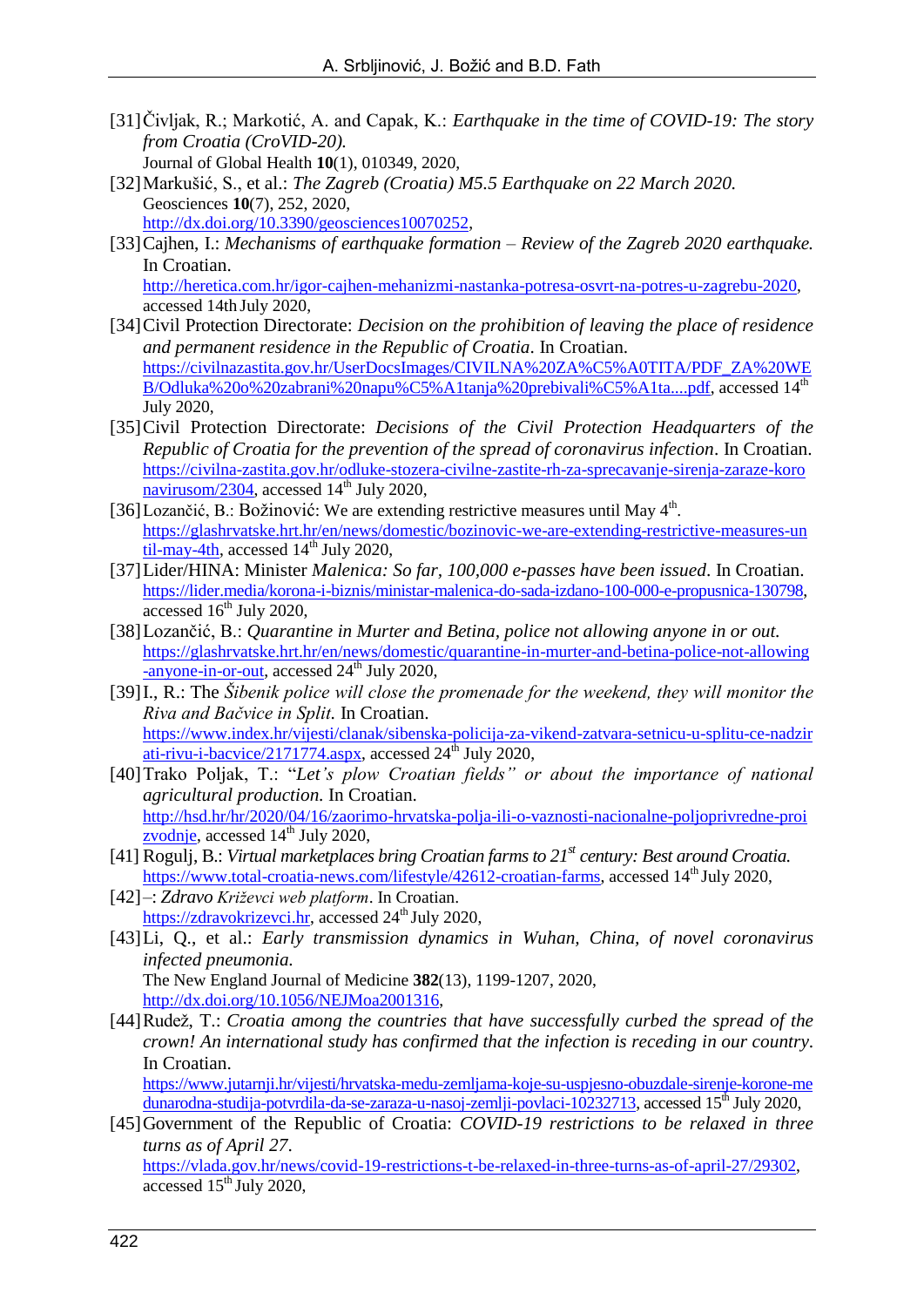- [46]R., M.: *Epidemiologist Kaić: "The problem is that people do not adhere to the measures. If we continue like this we will have dozens of sufferers a day".* In Croatian. [https://dnevnik.hr/vijesti/koronavirus/epidemiolog-bernard-kaic-od-drugom-valu-epidemije---610](https://dnevnik.hr/vijesti/koronavirus/epidemiolog-bernard-kaic-od-drugom-valu-epidemije---610035.html)  $035.html$ , accessed  $14<sup>th</sup>$  July 2020,
- [47]CroatiaWeek: *Croatia confirms 56 new Covid-19 cases in last 24 hours:"Quarantine not necessary".*

[https://www.croatiaweek.com/croatia-confirms-56-new-covid-19-cases-in-last-24-hoursquarantin](https://www.croatiaweek.com/croatia-confirms-56-new-covid-19-cases-in-last-24-hoursquarantine-not-necessary) [e-not-necessary,](https://www.croatiaweek.com/croatia-confirms-56-new-covid-19-cases-in-last-24-hoursquarantine-not-necessary) accessed  $15<sup>th</sup>$  July 2020,

- [48]HINA: *Face Masks Mandatory in Post Offices, Banks, Hairdressers'.* [https://www.total-croatia-news.com/news/45036-face-masks-mandatory-in-post-offices-banks-ha](https://www.total-croatia-news.com/news/45036-face-masks-mandatory-in-post-offices-banks-hairdressers) [irdressers,](https://www.total-croatia-news.com/news/45036-face-masks-mandatory-in-post-offices-banks-hairdressers) accessed 15<sup>th</sup> July 2020,
- [49]OECD: *The COVID-19 crisis in Croatia.* [https://www.oecd.org/south-east-europe/COVID-19-Crisis-in-Croatia.pdf,](https://www.oecd.org/south-east-europe/COVID-19-Crisis-in-Croatia.pdf) accessed 16<sup>th</sup> July 2020,
- [50]Ćosić, K.; Popović, S.; Šarlija, M. and Kesedžić, I.: *Impact of human disasters and COVID-19 pandemic on mental health: Potential of digital psychiatry.* Psychiatria Danubina **32**(1), 25-31, 2020, [http://dx.doi.org/10.24869/psyd.2020.25,](http://dx.doi.org/10.24869/psyd.2020.25)
- [51] Simmonds, L.: *Krunoslav Capak on wedding ban: I got hundreds of emails from angry brides!* [https://www.total-croatia-news.com/lifestyle/44876-krunoslav-capak,](https://www.total-croatia-news.com/lifestyle/44876-krunoslav-capak) accessed 16<sup>th</sup> July 2020,
- [52]Jurasić, D.: *Citizens support the measures of the Headquarters, but do not want economic closure.* In Croatian. [https://www.vecernji.hr/vijesti/gradani-podrzavaju-mjere-stozera-ali-ne-zele-ekonomsko-zatva](https://www.vecernji.hr/vijesti/gradani-podrzavaju-mjere-stozera-ali-ne-zele-ekonomsko-zatvaranje-1401162) [ranje-1401162,](https://www.vecernji.hr/vijesti/gradani-podrzavaju-mjere-stozera-ali-ne-zele-ekonomsko-zatvaranje-1401162) accessed  $16<sup>th</sup>$  July 2020,
- [53]Fukuyama, F.: *The thing that determines a country's resistance to the coronavirus.* [https://www.theatlantic.com/ideas/archive/2020/03/thing-determines-how-well-countries-respond](https://www.theatlantic.com/ideas/archive/2020/03/thing-determines-how-well-countries-respond-coronavirus/609025)  $-$ coronavirus/609025, accessed 17<sup>th</sup> July 2020,
- [54]Rothstein, B.: *Trust is the key to fighting the pandemic.* [https://blogs.scientificamerican.com/observations/trust-is-the-key-to-fighting-the-pandemic,](https://blogs.scientificamerican.com/observations/trust-is-the-key-to-fighting-the-pandemic) accessed  $17^{\text{th}}$  July 2020,
- [55]Dickes, P.; Borsenberger, M. and Fleury, P.: *Measures of social cohesion.* In: Michalos, A.C., ed.: *Encyclopedia of quality of life and well-being research*. Springer, Dordrecht, pp.3922-3926, 2014, [http://dx.doi.org/10.1007/978-94-007-0753-5\\_3725,](http://dx.doi.org/10.1007/978-94-007-0753-5_3725)
- [56]Rogulj, D.: *Bad Blue Boys Embark on New Campaign: Zagreb Needs Us All.* [https://www.total-croatia-news.com/sport/42347-bad-blue-boys,](https://www.total-croatia-news.com/sport/42347-bad-blue-boys) accessed  $17<sup>th</sup>$  August 2020,
- [57]Rogulj, D.: *PHOTOS: Bad Blue Boys Help Transfer Newborns after Zagreb Earthquake.* [https://www.total-croatia-news.com/lifestyle/42313-zagreb,](https://www.total-croatia-news.com/lifestyle/42313-zagreb) accessed 16<sup>th</sup> July 2020,
- [58]Index.hr: *ATTENTION Do you deliver? We will advertise you for free.* In Croatian. [https://www.index.hr/vijesti/clanak/pozor-dostavljate-besplatno-cemo-vasreklamirati/2165966.aspx,](https://www.index.hr/vijesti/clanak/pozor-dostavljate-besplatno-cemo-vasreklamirati/2165966.aspx) accessed  $16<sup>th</sup>$  July 2020,
- [59]Lozančić, B.: *President questions legality of coronavirus task force.* [https://glashrvatske.hrt.hr/en/news/politics/president-questions-legality-of-coronavirus-task-force,](https://glashrvatske.hrt.hr/en/news/politics/president-questions-legality-of-coronavirus-task-force) accessed 29<sup>th</sup> July 2020,
- [60]Gotal, V.: *Leading Croatian infectologist: The borders are open too early, it could take its toll on us in the fall.* In Croatian. [https://www.jutarnji.hr/vijesti/hrvatska/vodeci-hrvatski-infektolog-granice-su-prerano-otvorene](https://www.jutarnji.hr/vijesti/hrvatska/vodeci-hrvatski-infektolog-granice-su-prerano-otvorene-to-bi-nam-se-moglo-osvetiti-najesen-15005056)[to-bi-nam-se-moglo-osvetiti-najesen-15005056,](https://www.jutarnji.hr/vijesti/hrvatska/vodeci-hrvatski-infektolog-granice-su-prerano-otvorene-to-bi-nam-se-moglo-osvetiti-najesen-15005056) accessed 16<sup>th</sup> August 2020,
- [61]Larsen, C.A.: *Social cohesion: Definition, measurement and developments.* [https://vbn.aau.dk/en/publications/social-cohesion-definition-measurement-and-developments,](https://vbn.aau.dk/en/publications/social-cohesion-definition-measurement-and-developments) accessed  $17<sup>th</sup>$  July 2020,
- [62]OECD: *Society at a glance 2019: OECD social indicators.* OECD Publishing, Paris, 2019, [http://dx.doi.org/10.1787/soc\\_glance-2019-en,](http://dx.doi.org/10.1787/soc_glance-2019-en)